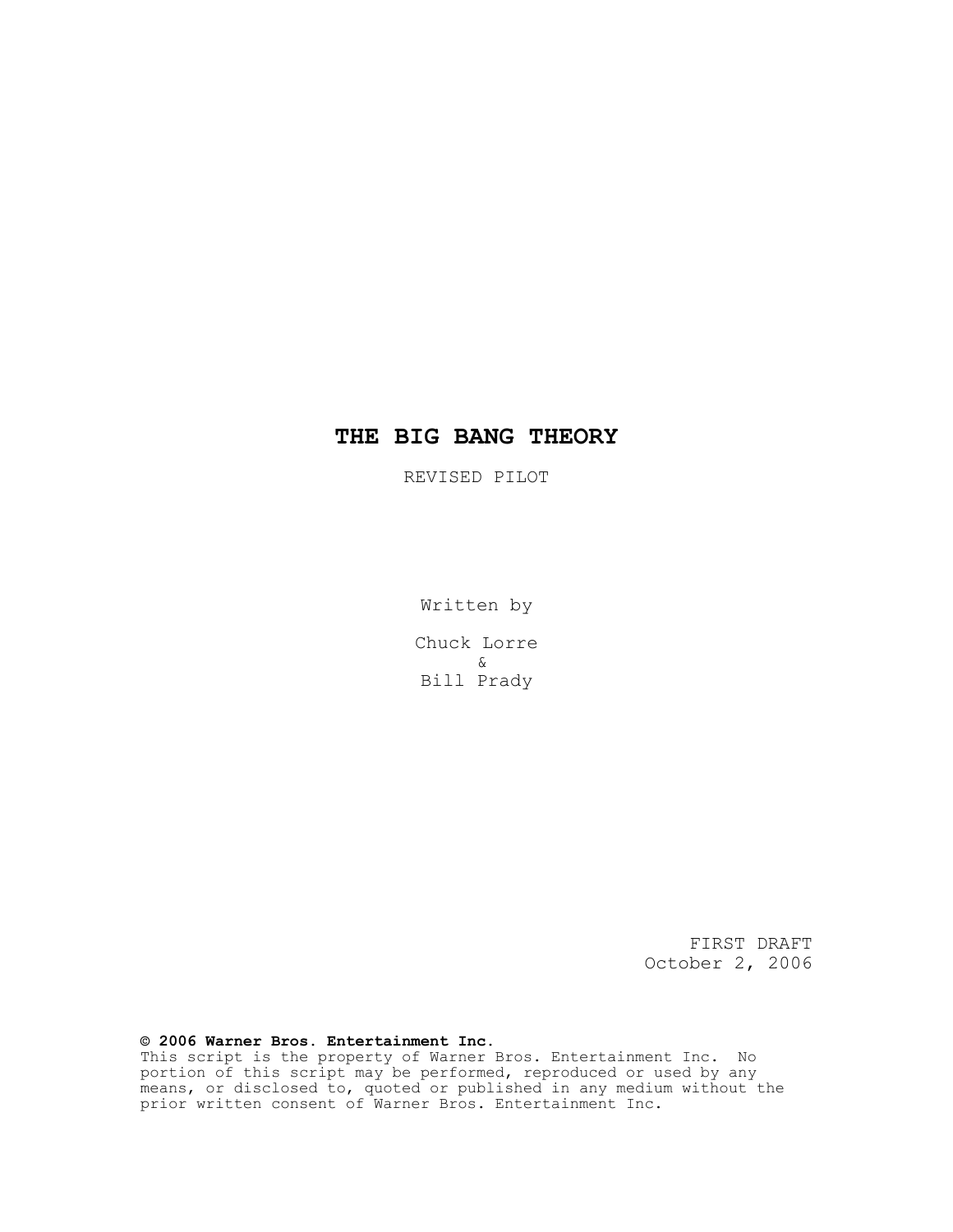## COLD OPENING / A

FADE IN:

INT. FERTILITY CLINIC WAITING ROOM - DAY (DAY 1) (Leonard, Sheldon, Althea, Extras)

WE OPEN ON LEONARD, A POST-DOCTORAL THEORETICAL PHYSICIST, AN ACTUAL GENIUS -- HIS IQ IS OFF THE CHARTS. HE SITS IMPATIENTLY FOR A BEAT, SEES A RUBIK'S CUBE ON THE TABLE, PICKS IT UP AND SOLVES IT IN A FEW DEFT MOVES. HIS FRIEND AND ROOMMATE, SHELDON, ALSO A VERIFIABLE GENIUS WITH SIMILAR CREDENTIALS, EMERGES THROUGH A DOOR.

> LEONARD Took you long enough.

> > SHELDON

If you had any inkling of what I've

just been through I think you'd be a

little more sympathetic.

LEONARD

What could you have been through? You

went in there to make a sperm deposit.

SHELDON

Leonard, think about it. We're selling our sperm to a high IQ sperm bank, but we can't guarantee high IQ offspring. Extreme intelligence is as much of a mutation as the migrating eye of the flounder.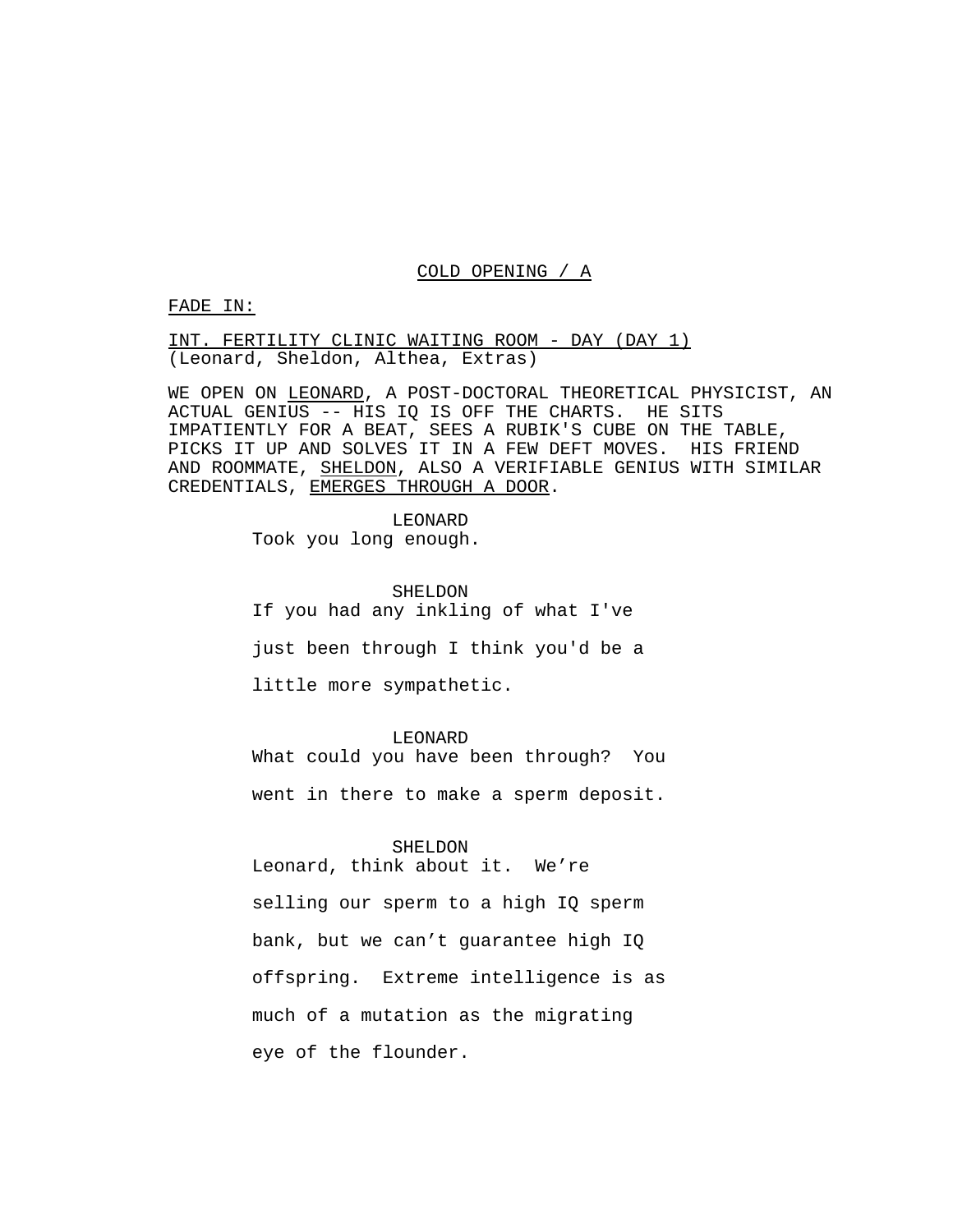LEONARD And this came to you while you were...

pleasuring yourself?

# SHELDON

Yes.

LEONARD Did you see they had movies in there?

SHELDON I couldn't stop thinking we were committing fraud. Some poor woman is going to pin her hopes on my sperm. What if she winds up with a toddler who doesn't know if he should use an integral or a differential to solve for the area under a curve.

LEONARD I'm sure she'll still love him.

#### SHELDON

I wouldn't.

# LEONARD

Sheldon, did you fill the cup or not?

#### SHELDON

Oh, I don't think the cups are designed to be filled. The size is meant to facilitate aim, like the spittoons of the Old West.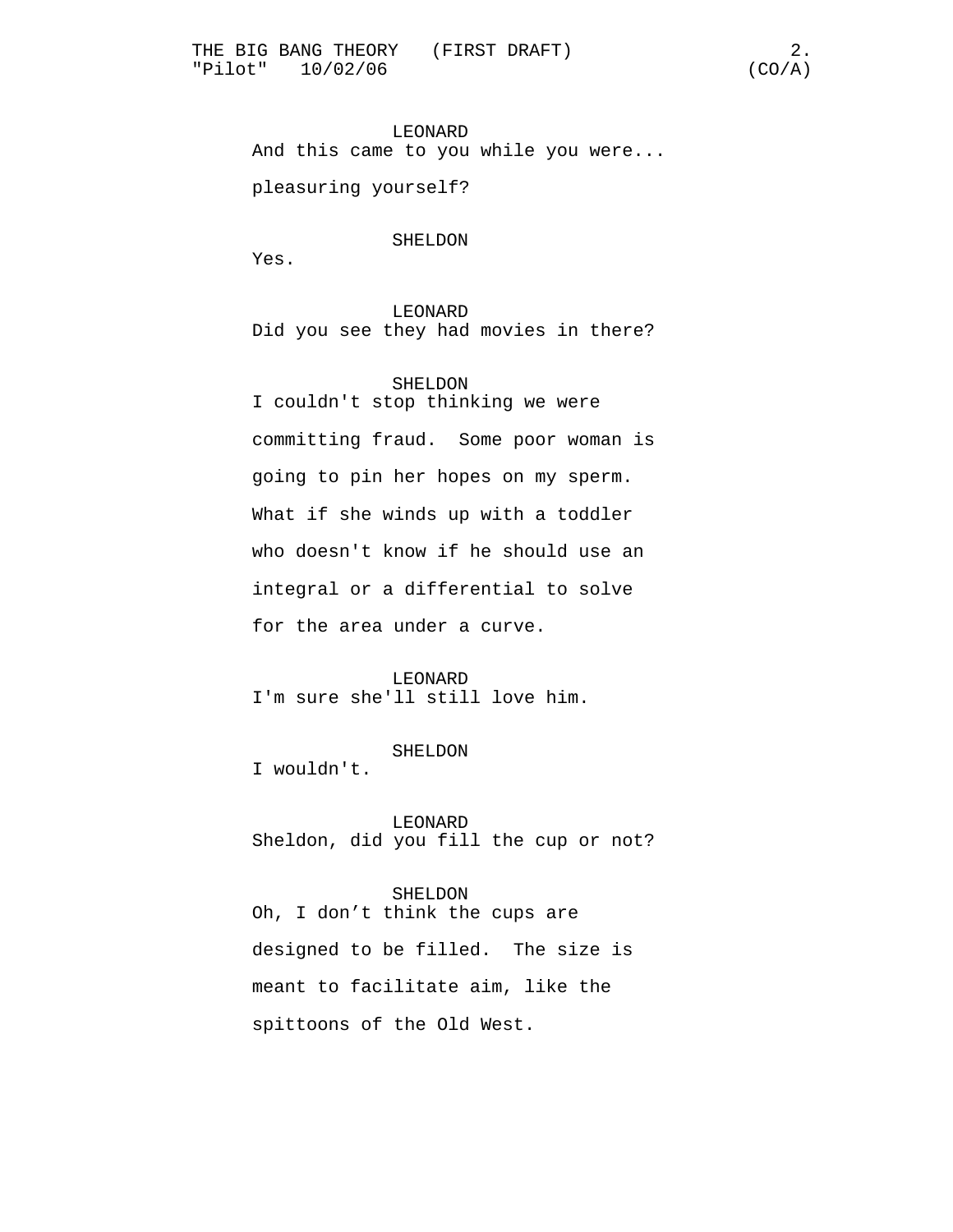# LEONARD Did you or didn't you?

SHELDON Oh, yes. Eventually. For the record,

I have tennis elbow and I'm chafed.

LEONARD

Come on.

THEY CROSS TO THE COUNTER WHERE A RATHER BORED WOMAN, ALTHEA, SITS BEHIND THE COUNTER WORKING A CROSSWORD PUZZLE. SHE DOESN'T LOOK UP.

LEONARD (CONT'D)

Excuse me.

ALTHEA (INTENT ON THE PUZZLE) Hang on.

LEONARD One across is "Aegean." Eight down is "Nabokov," twenty-six across is "MCM," thirteen down is - move your finger - "phylum," which makes thirteen across... Port-au-Prince. (OFF HER UNHAPPY LOOK) Ta-da!

ALTHEA Can I help you?

LEONARD Yes, we've made two deposits. That's about eighty million egg-seeking geniuses.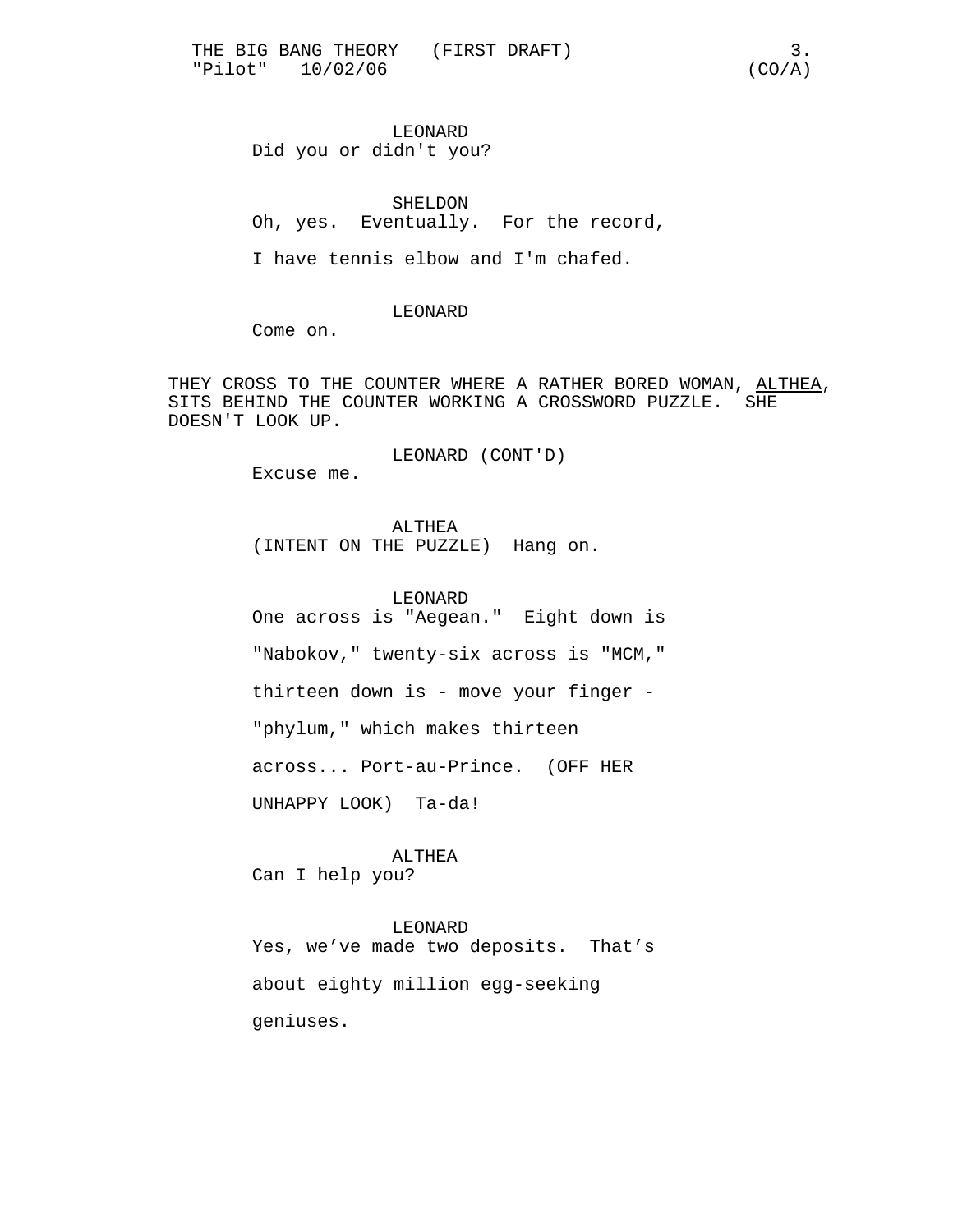SHELDON Potential geniuses. I have a sister with the same basic DNA mix who hostesses at Fuddrucker's.

# ALTHEA

I'll get you your checks.

#### SHELDON

Hold on, please. (TO LEONARD) I can't take the money. It's not right.

#### LEONARD

(TO ALTHEA) Can you give us a minute? He's having a crisis of conscience. I'm sure you get this all the time.

#### ALTHEA

Not really. Most of the fellas pretty much come and go.

#### LEONARD

(TO SHELDON) This was your idea. A little extra spending money and we pick up the eight-inch Celestron telescope with the digital star finder and the altazimuth mount.

#### SHELDON

I know, and I'm sorry. (TO ALTHEA) We'd like our... contribution back.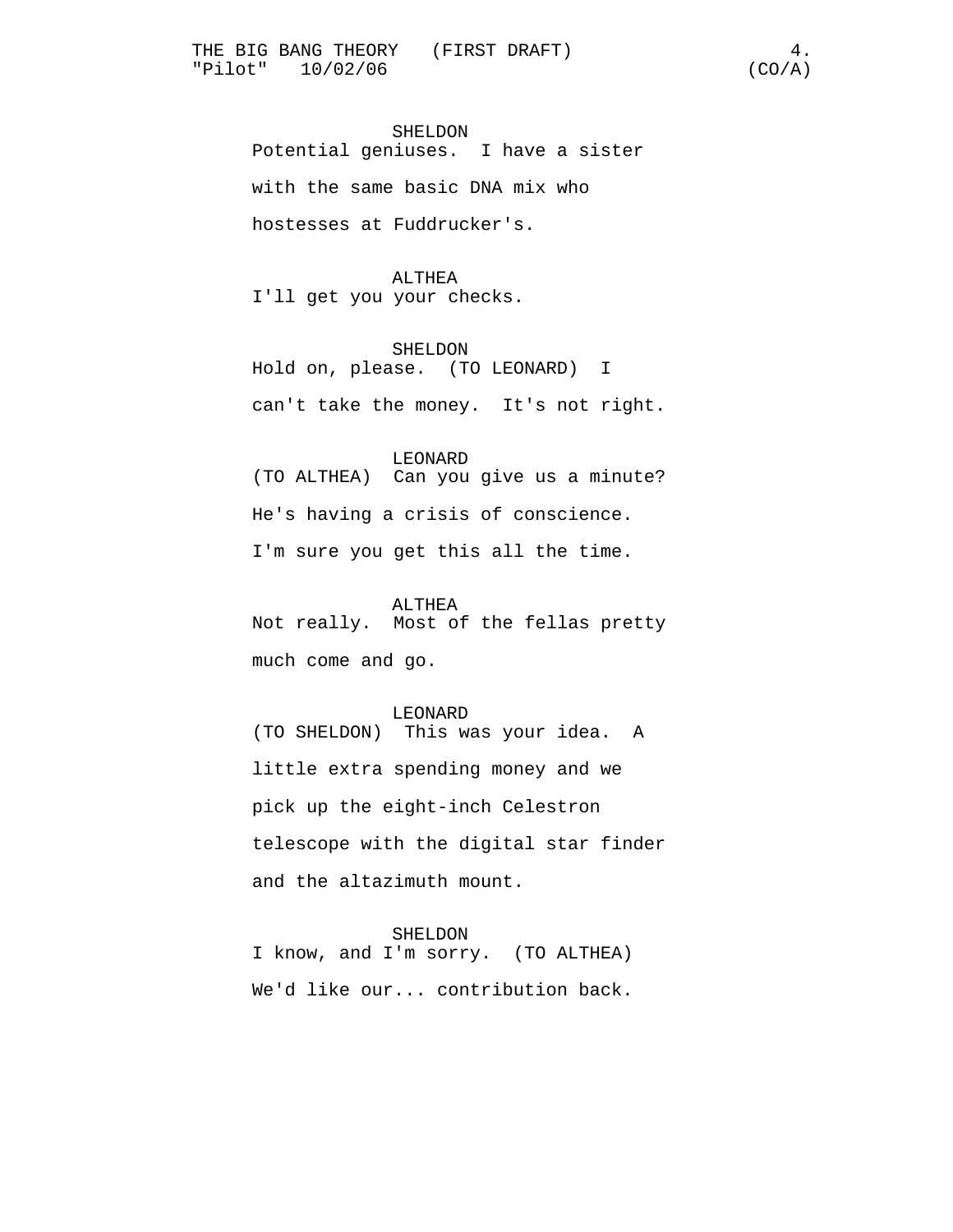ALTHEA You want me to go back there and bring you your sperm?

## SHELDON

Yes.

ALTHEA Should I leave it in the cups or do you want me to see if I have a vase or maybe a gravy boat?

SHELDON The cups are fine.

LEONARD USHERS SHELDON OUT THE DOOR.

LEONARD How is it you can recite pi to eighty decimal places but you can't recognize

sarcasm?

SHELDON Oh, I don't think the two are related.

THEY'RE OUT AND WE...

DISSOLVE TO: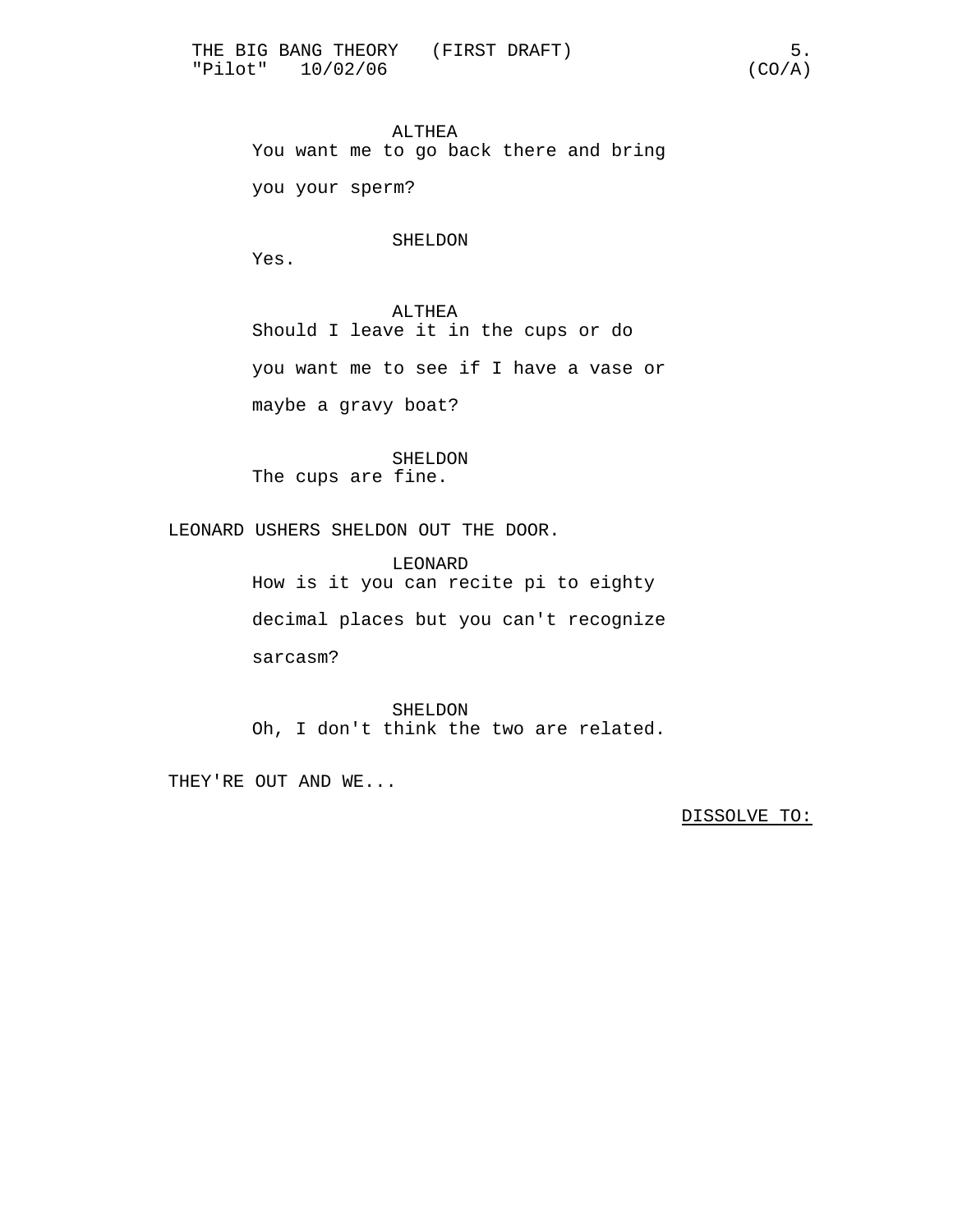# COLD OPENING / B

INT. STAIRWELL - LATER THAT DAY (DAY 1) (Leonard, Sheldon, Penny)

LEONARD AND SHELDON, HOLDING BAGS OF TAKE-OUT INDIAN FOOD, CLIMB THE FIVE FLIGHTS OF STAIRS THAT LEAD TO THEIR APARTMENT.

> SHELDON How long are you going to be mad at

me?

LEONARD

I don't know.

SHELDON

Do you see your anger fading gradually

like a radioactive half-life, or

suddenly like a quantum shift: angry,

not angry.

LEONARD

I. Don't. Know.

SHELDON Well, for the moment it appears to be

holding steady.

THEY CLIMB IN SILENCE FOR A MOMENT.

SHELDON (CONT'D) Do you want to hear an interesting

thing about stairs?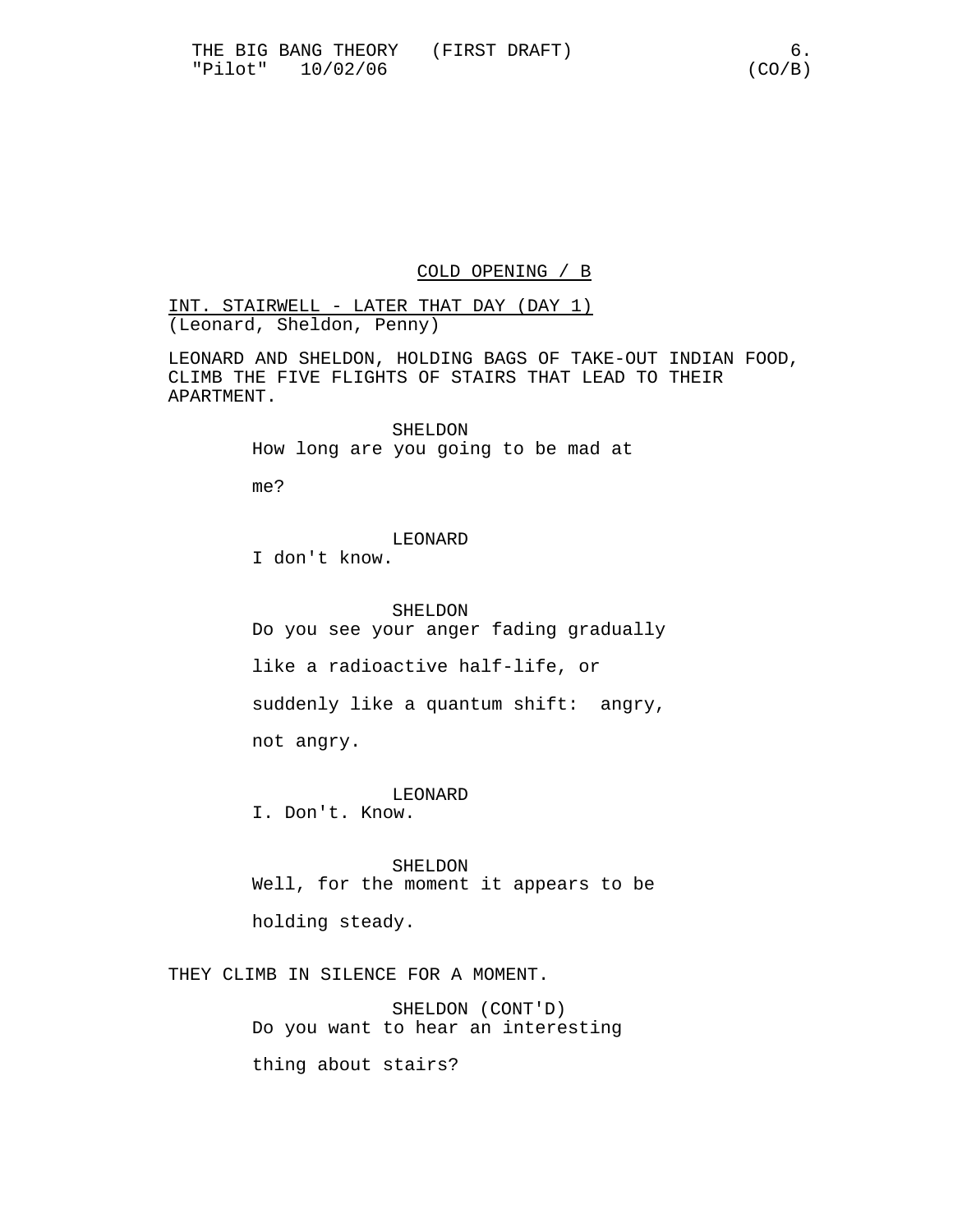# LEONARD

Not really.

SHELDON If the height of a single step is off by as little as two millimeters, most people will trip.

LEONARD Two millimeters? That doesn't seem right.

SHELDON It's true. I did a series of experiments when I was twelve. My father broke his clavicle.

#### RESET TO:

# INT. HALLWAY - CONTINUOUS

THEY HEAD FROM THE STAIRS TO THEIR APARTMENT.

LEONARD Is that why they sent you to boarding

school?

SHELDON No, that was a result of my work with

lasers.

SHELDON PUTS THE KEY IN THEIR LOCK, WHEN THEY HEAR...

# MUSIC CUE: FUNKY UP TEMPO MUSIC

...FROM A BOOMBOX. THEY TURN AND SEE A BEAUTIFUL GIRL, PENNY, DANCING WITH RECKLESS ABANDON THROUGH THE OPEN DOORWAY OF THE APARTMENT ACROSS THE HALL. THEY WATCH FOR A FEW BEATS, MESMERIZED BY HER RAW SEXUALITY.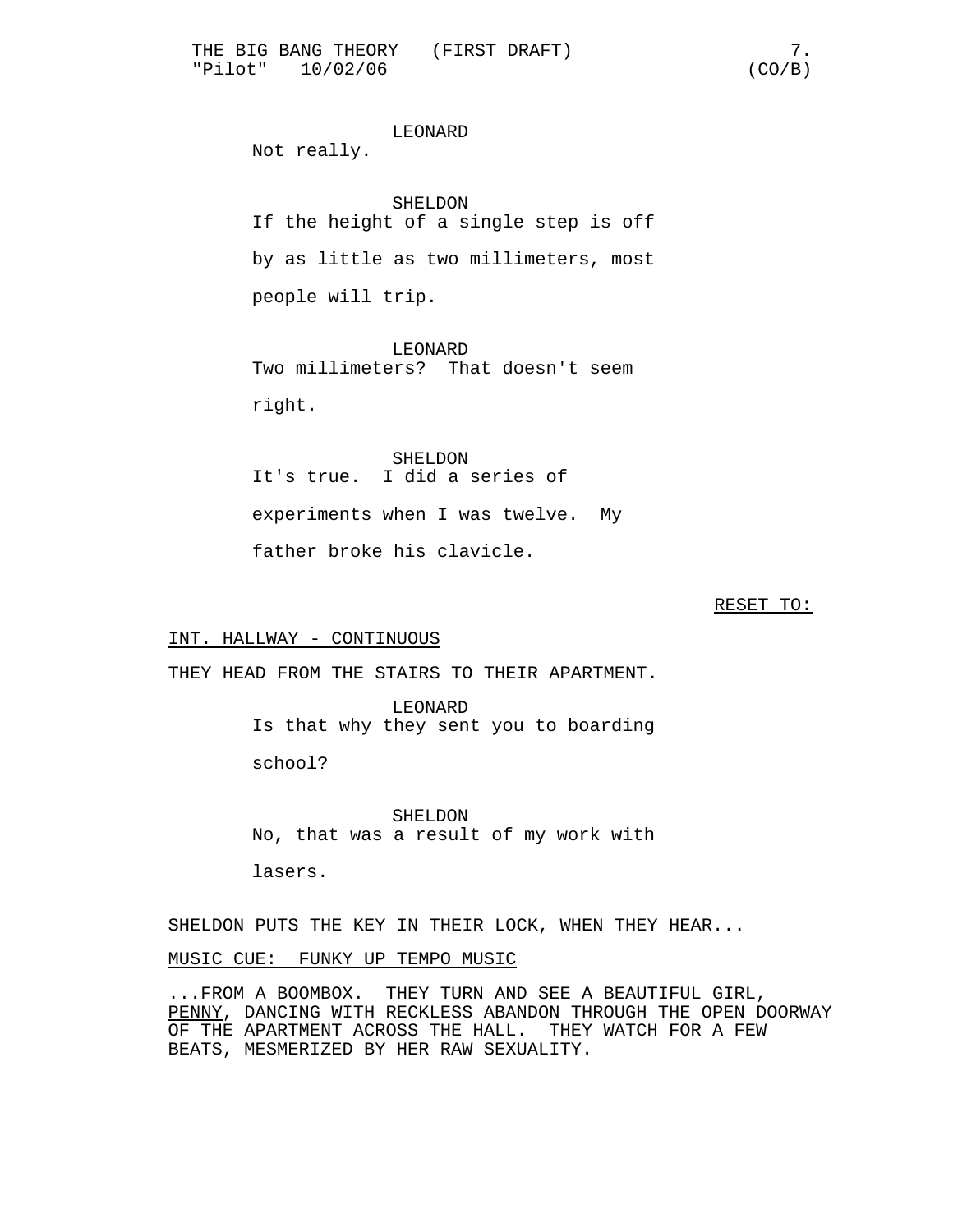LEONARD

New neighbor.

SHELDON

Evidently.

LEONARD A significant improvement over the old

neighbor.

SHELDON Assuming one prefers incandescently

attractive women to Harold the old fat

nudist.

LEONARD May he rest in peace.

THE BOYS WATCH AS PENNY PICKS UP A PHOTOGRAPH OF A HANDSOME MAN AND SETS IT ON FIRE WITH A LIGHTER. SHE DOESN'T NOTICE THEM AS SHE CONTINUES TO DANCE.

> SHELDON This might be cause for concern.

LEONARD Could be a red flag.

PENNY REALIZES THAT SHE'S BEING WATCHED. SHE TURNS OFF THE MUSIC.

MUSIC CUE: MUSIC OFF

PENNY (RE: THE PICTURE BURNING IN HER HAND)

Oh my God, I must look totally insane.

LEONARD

Not totally.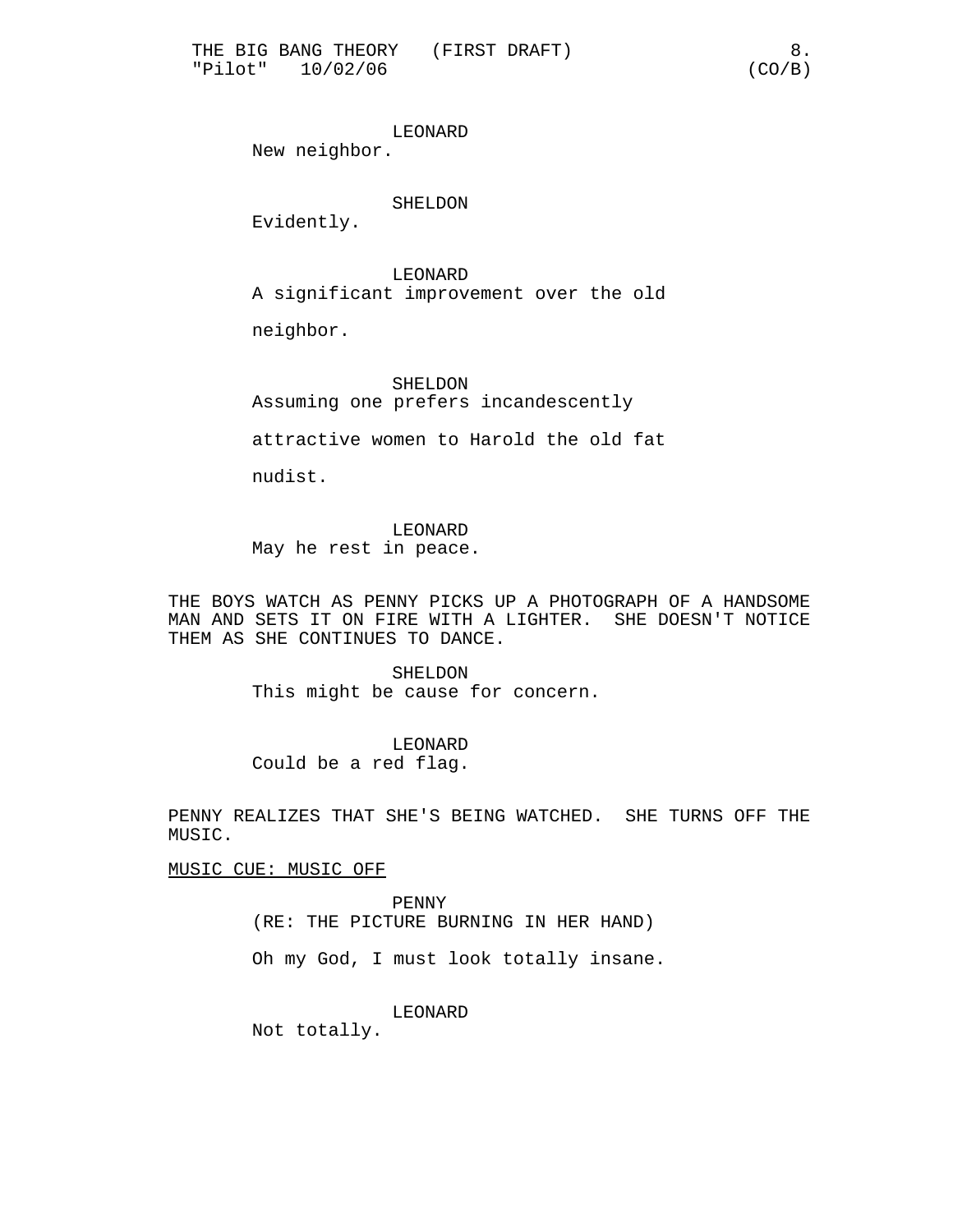SHELDON Unless this is kindling for a somewhat larger blaze.

PENNY (RE: BURNING PHOTO) No, we're just breaking up. Burning his picture is symbolic.

SHE SETS IT DOWN IN A TRASH CAN.

LEONARD You mean like a cleansing, closure

kind of thing?

PENNY

No, my desire to set him on fire.

SHELDON (TO LEONARD) I'm surprised you missed

that.

PENNY Penny. New neighbor.

THEY SHAKE HANDS.

LEONARD Hi, I'm Leonard. This is Sheldon.

SHELDON (INDICATES THEIR APARTMENT) We're

over here.

PENNY

Cool.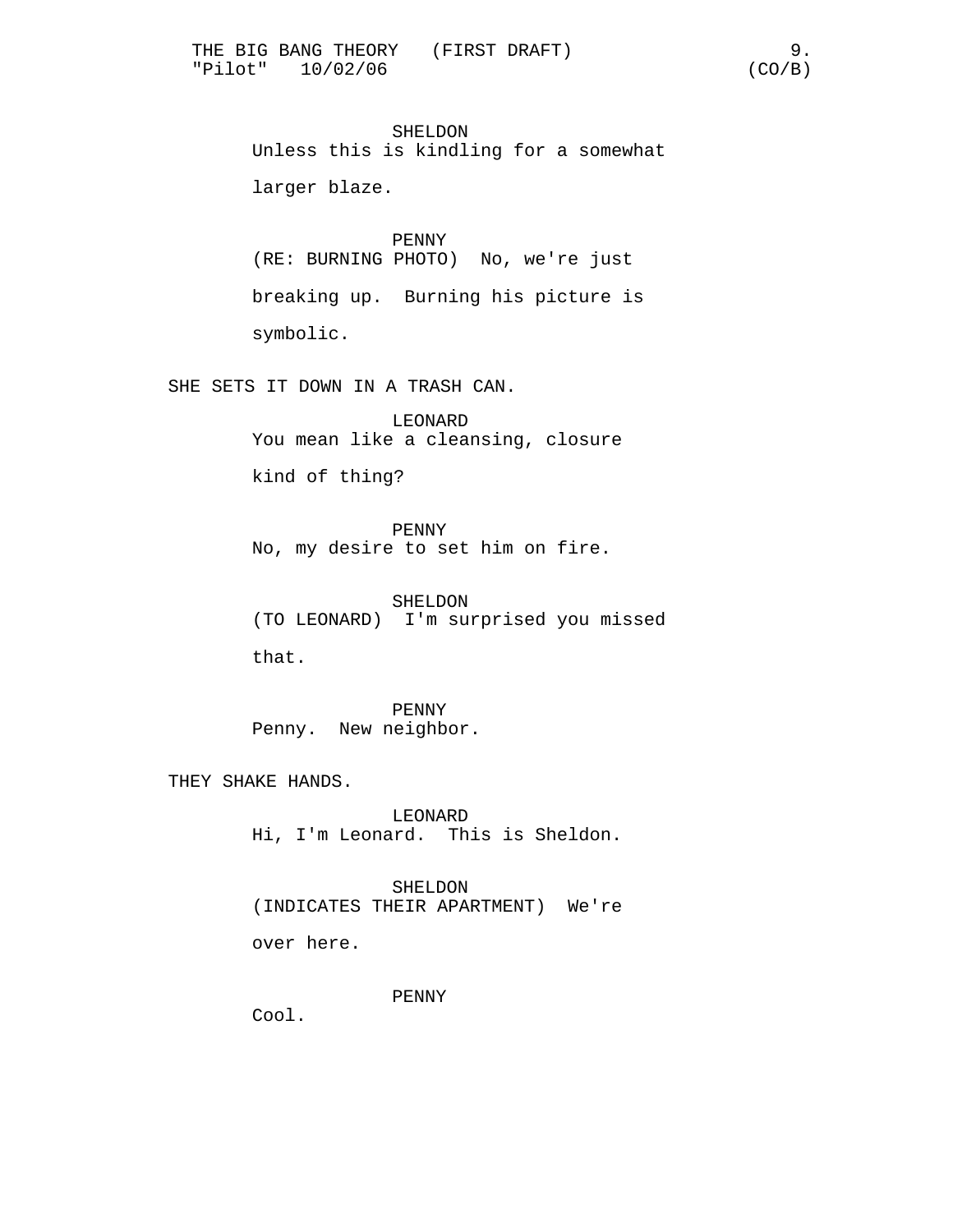LEONARD Okay, well... welcome to the building.

SHELDON There's no sprinkler system.

PENNY Got it. See you around.

## SHELDON/LEONARD

Bye.

LEONARD AND SHELDON BACK INTO THEIR APARTMENT, COLLIDING WITH EACH OTHER AS THEY TRY TO EXIT GRACEFULLY.

RESET TO:

## INT. LEONARD AND SHELDON'S APARTMENT - CONTINUOUS

THE APARTMENT IS A LIVING ROOM, DINING AREA AND A SMALL KITCHEN. DOORS LEAD OFF TO BEDROOMS AND A BATHROOM. EVERYWHERE WE LOOK WE SEE BOOKS, SCIENTIFIC JOURNALS, COMPUTER EQUIPMENT, GREASE BOARDS AND OTHER FLAT SURFACES PRESSED INTO USE AS GREASE BOARDS, ALL COVERED WITH EQUATIONS. AS THEY ENTER...

> LEONARD Should we have invited her for lunch?

SHELDON Why would we do that?

LEONARD She's obviously going through some

emotional upheaval. We should help.

#### SHELDON

I'm not aware of anything in the

social code that suggests we should

intervene.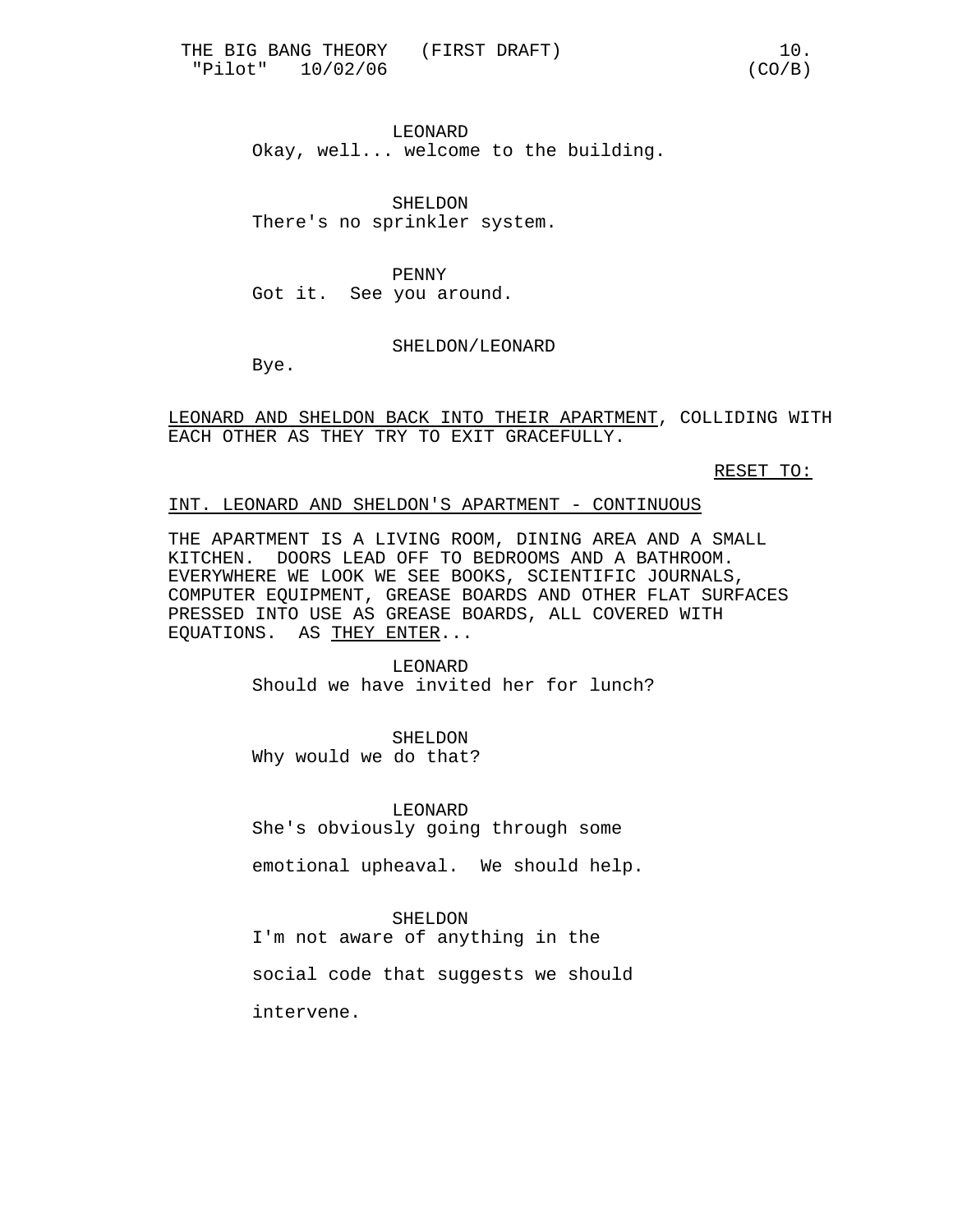# LEONARD

What about... damsel in distress?

## SHELDON

Twelfth century code of chivalry. Not exactly current. Also, you'd have to have been knighted for that to apply.

## LEONARD

We're going to be good neighbors. We're going to invite her over, make her feel comfortable and engage her in conversation.

SHELDON That doesn't sound like us.

LEONARD It's not difficult. You listen to what she says and you say something appropriate in response.

LEONARD CROSSES OUT, SHELDON FOLLOWS.

SHELDON No. Definitely not us.

RESET TO:

# INT. HALLWAY - CONTINUOUS

THEY CROSS TO PENNY'S DOOR AND KNOCK. PENNY OPENS HER DOOR.

LEONARD

Hi. Again.

PENNY

Hi.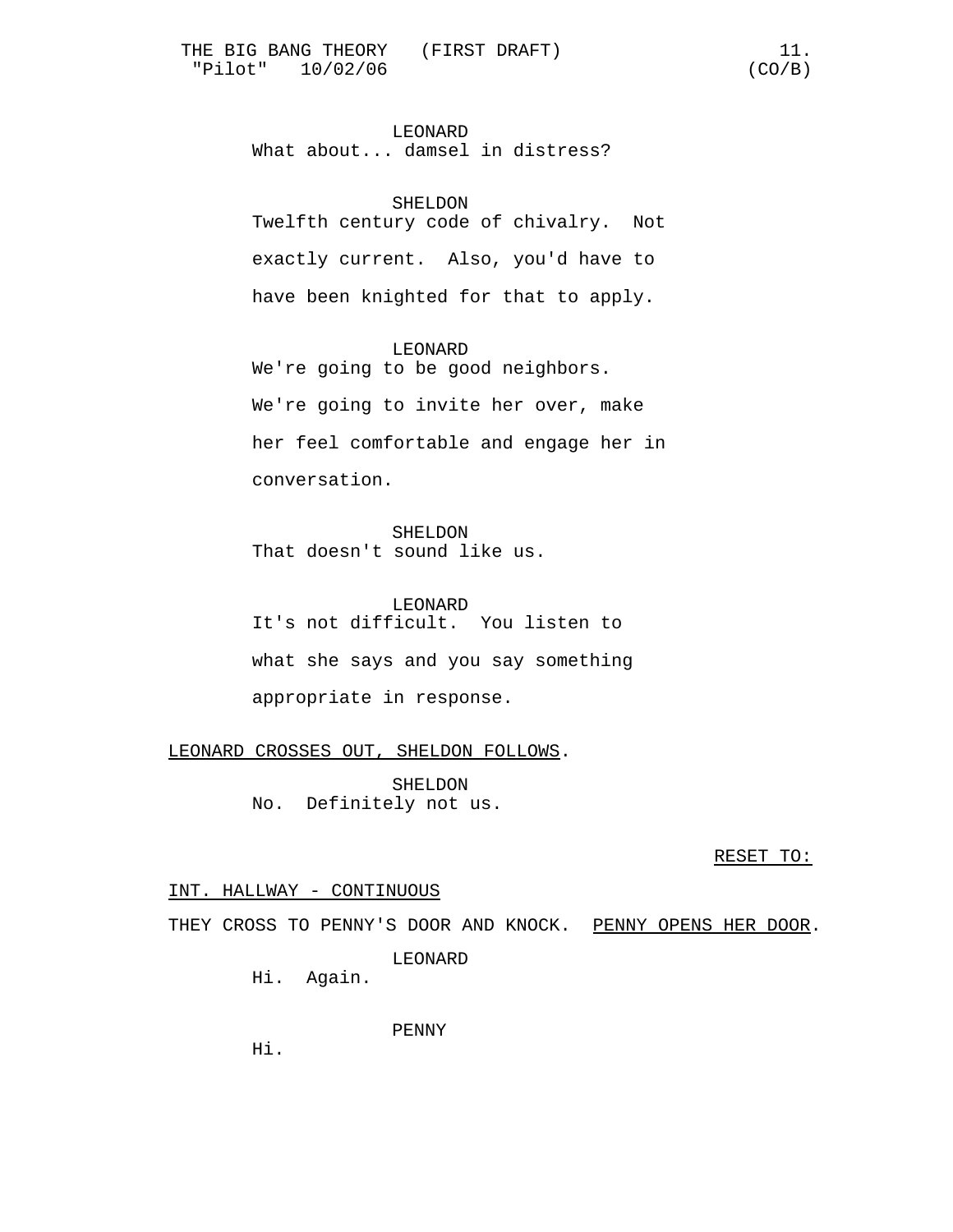```
SHELDON
```
Hi.

PENNY

Hi.

#### LEONARD

So anyway, I don't know if you noticed, but we were carrying bags. Of food. Indian food. And I find when I'm going through emotional difficulties, which is what appears to be going on with you, good food and company can have a comforting effect. Also, curry is a natural laxative and I don't have to tell you that a clean colon is... one less thing to worry about.

#### SHELDON

Leonard, I'm no expert here, but I believe in the context of a luncheon invitation, you might want to skip the discussion of bowel movements.

## PENNY

Oh, you're inviting me over to eat?

## LEONARD

Uh, yeah.

PENNY That's so sweet. Hang on.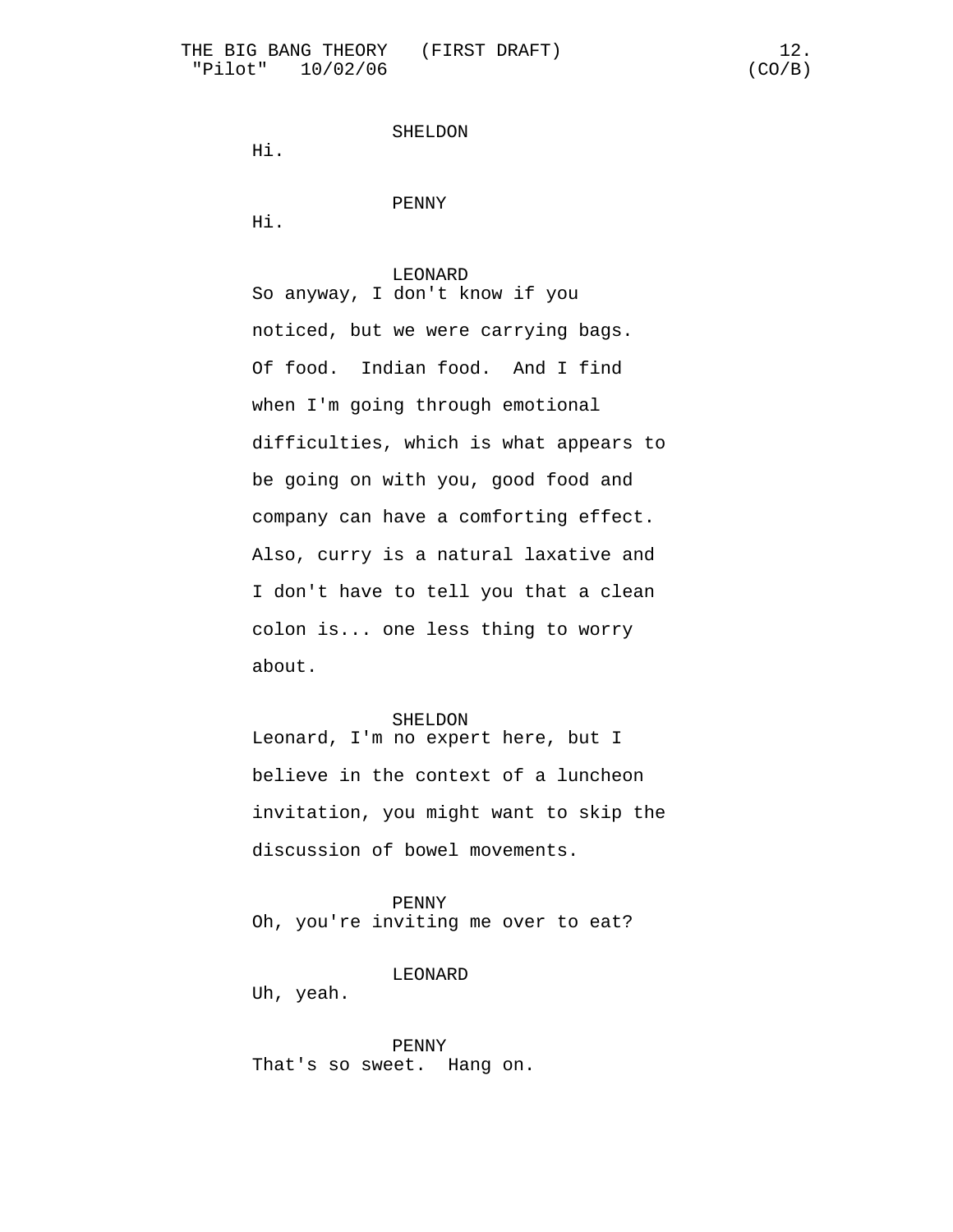PENNY CROSSES TO A WASTE PAPER BASKET WHOSE CONTENTS ARE ENGULFED IN FLAMES. SHE USES A SPORT BOTTLE OF WATER TO PUT OUT THE FIRE.

> PENNY (CONT'D) Pictures of us having sex. I was going to send them to his mother, but it felt a little skeevy.

> SHELDON I understand. We tried masturbating for money this afternoon and I had similar qualms. (OFF LEONARD'S ANGRY LOOK) What? Conversation.

> > CUT TO:

## MAIN TITLES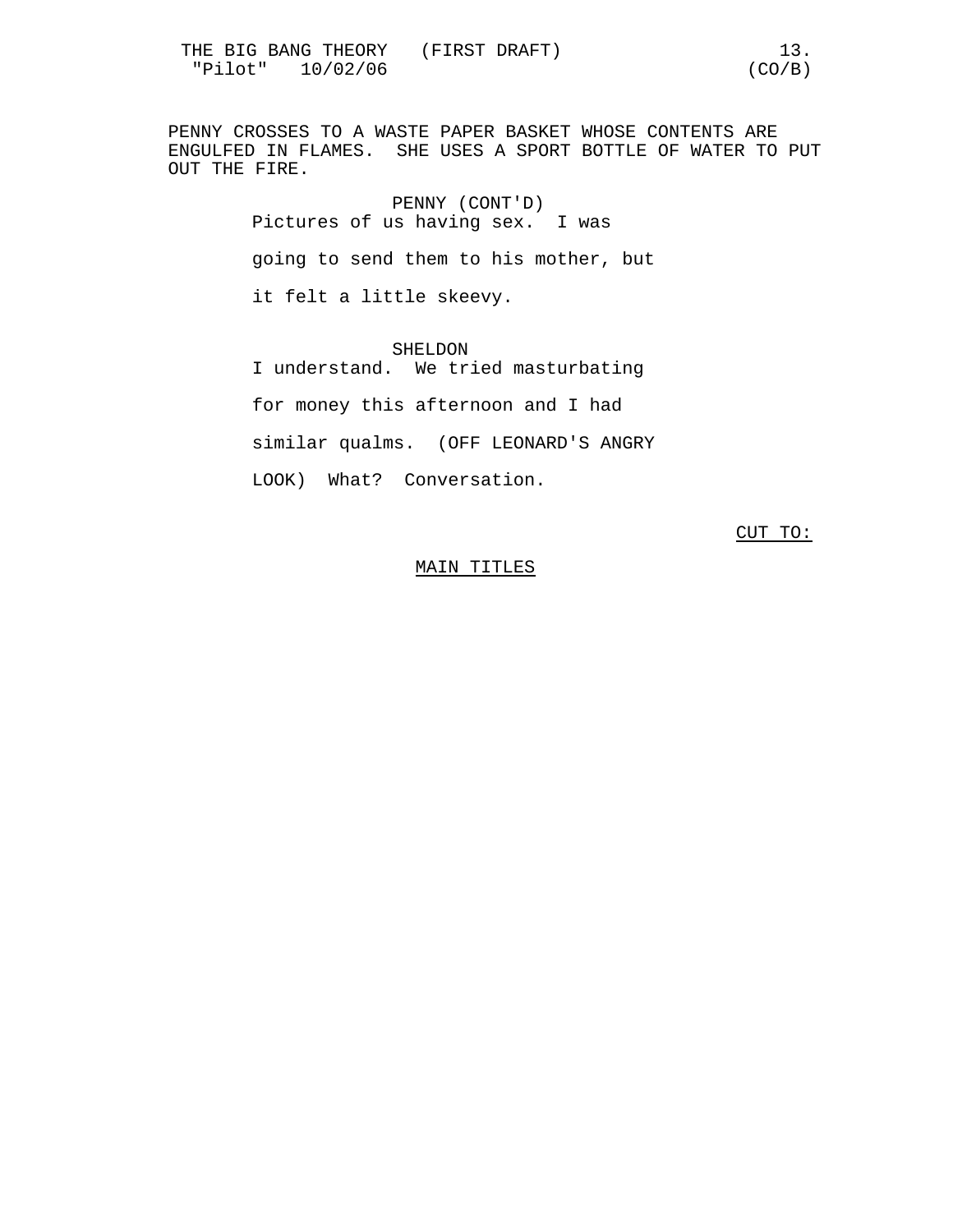# ACT ONE

# SCENE A

FADE IN:

INT. LEONARD AND SHELDON'S APARTMENT - MOMENTS LATER (DAY 1) (Leonard, Sheldon, Penny, Wolowitz, Koothrappali)

LEONARD AND SHELDON LEAD PENNY INTO THEIR APARTMENT.

LEONARD Well, uh... make yourself at home.

PENNY

(SWEETLY, CLOSE TO HIM) Thank you.

LEONARD (SHYLY) You're most welcome.

PENNY SEES A GREASE BOARD FULL OF EQUATIONS AND CROSSES TO IT AS SHELDON LOOKS AT LEONARD AND SILENTLY MOCKS HIS "YOU'RE MOST WELCOME."

> PENNY Hey, this looks like some serious

> stuff. Leonard, did you do this?

SHELDON SCURRIES TO THE GREASE BOARD.

SHELDON Actually, that's my work.

PENNY

Wow.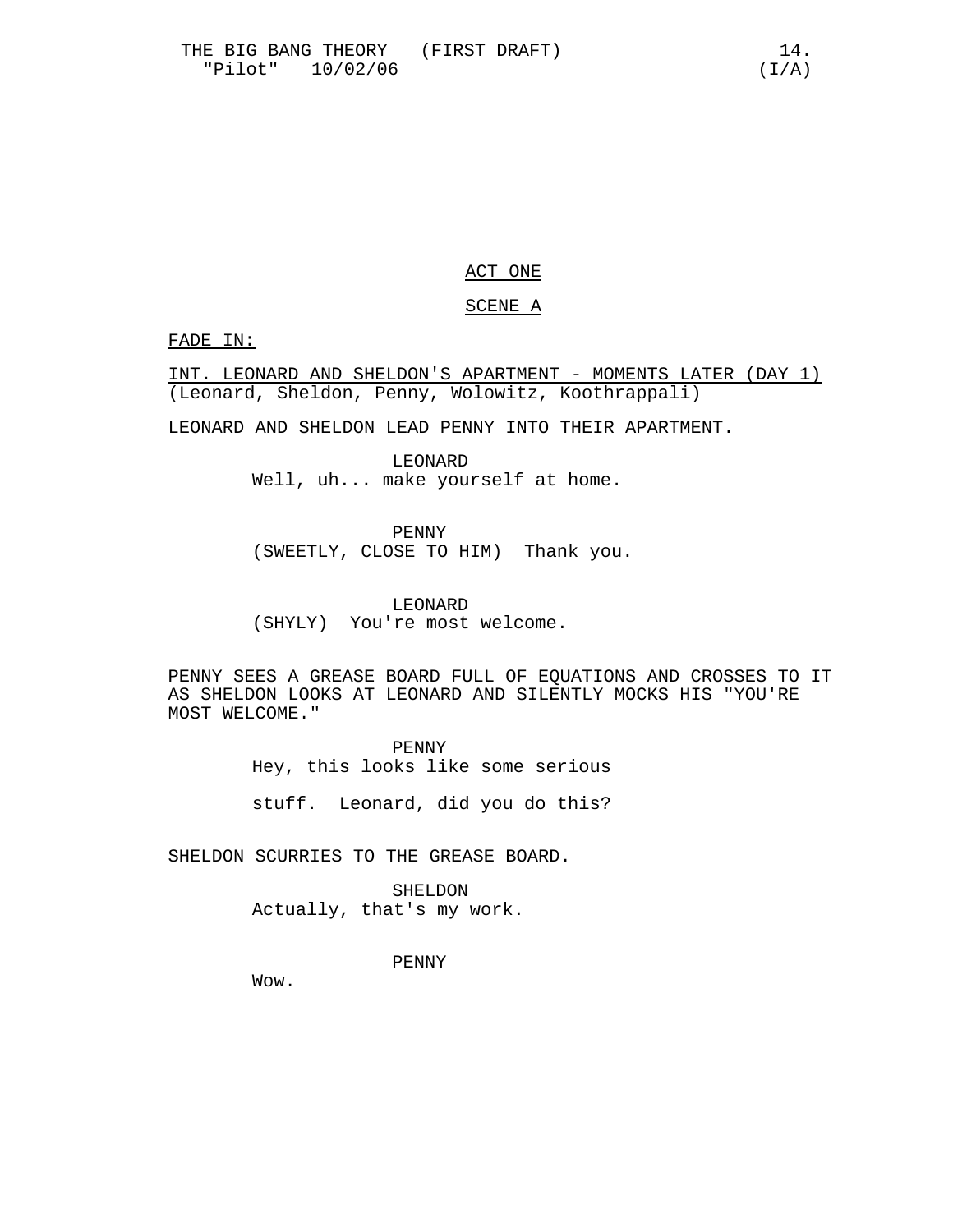# SHELDON

(MOCK HUMILITY) Yeah, well, it's just some quantum mechanics with a little string theory doodling around the edges. That part there's just a joke. It's a spoof of the Born-Oppenheimer approximation.

PENNY So you're like one of those "Beautiful Mind" genius guys?

SHELDON (SHEEPISHLY) Yeah.

PENNY (RE: BOARD) This is really

impressive.

LEONARD I have a board. If you like boards,

this is my board.

LEONARD INDICATES ANOTHER GREASE BOARD FILLED WITH EQUATIONS.

PENNY

Holy smokes.

# SHELDON

If by "holy smokes" you mean a

derivative restatement of the kind of

stuff you can find scribbled on the

wall of any men's room at MIT, sure.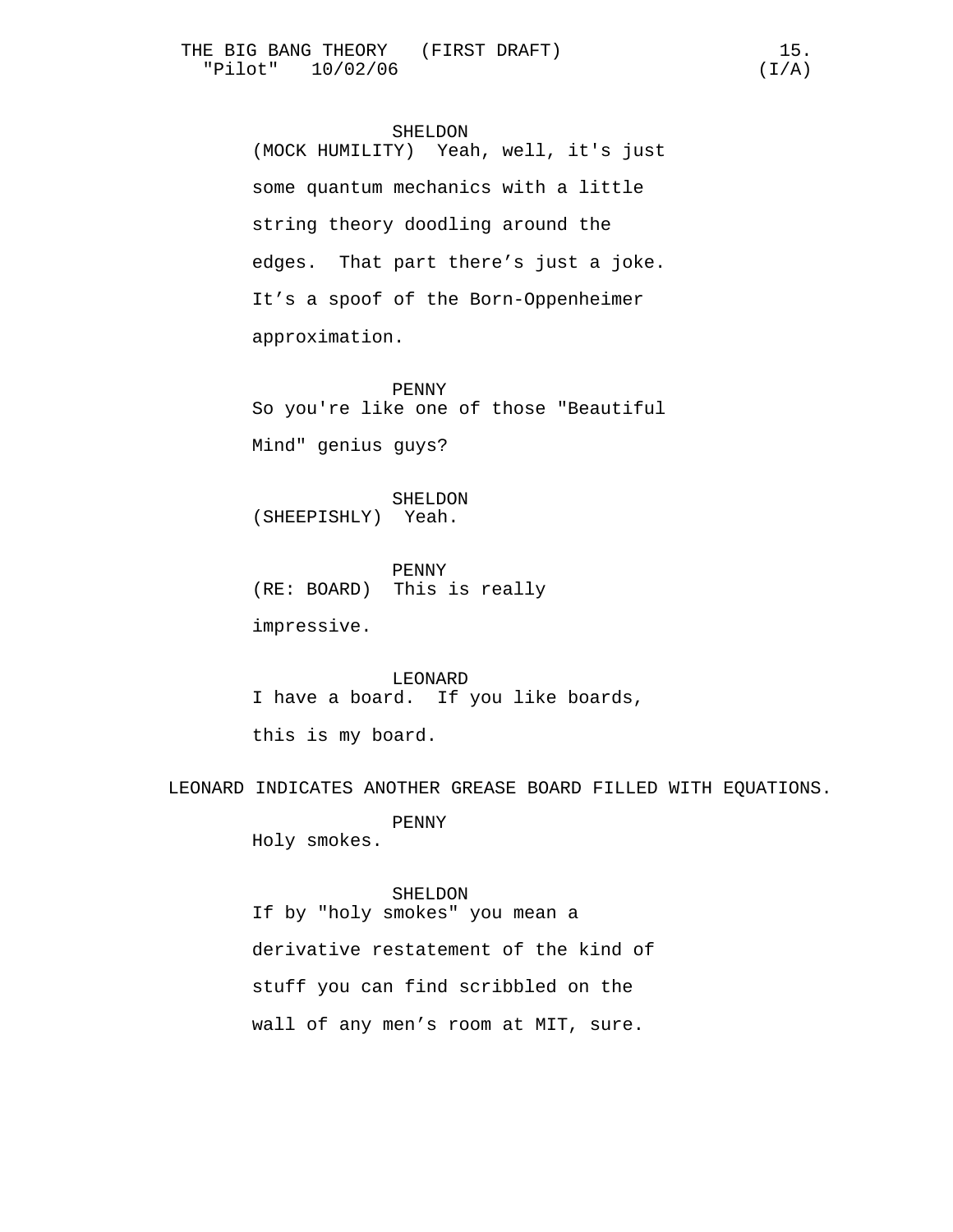# LEONARD

What?

SHELDON Come on, who hasn't seen (RE: AN EQUATION ON LEONARD'S BOARD) this differential below "here I sit,

brokenhearted."

PENNY PLOPS DOWN ON THE COUCH AND STARTS DISHING OUT SOME INDIAN FOOD.

> LEONARD Hey, at least I don't have to invent twenty-six dimensions just to make the math come out.

SHELDON I didn't invent them, they're there!

# LEONARD

In what universe?

SHELDON In all of them. That's the point!

PENNY (RE: THE FOOD) Is it okay if I start?

SHELDON SEES PENNY ON ONE END OF THE COUCH.

SHELDON Um, Penny? That's where I sit.

PENNY (PATTING THE COUCH) So sit next to

me.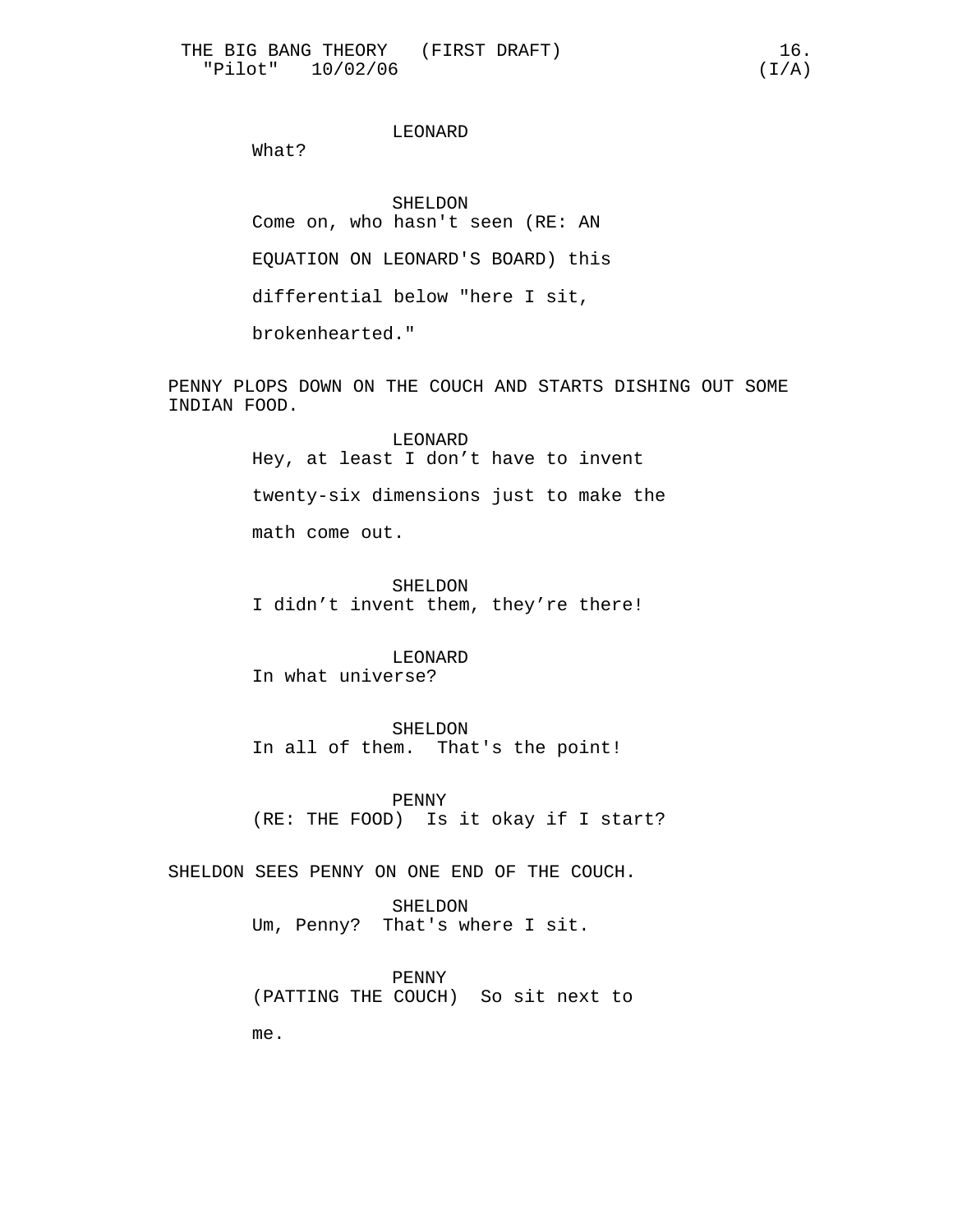SHELDON No, I sit there.

PENNY What's the difference?

SHELDON What's the difference?

LEONARD

Here we go.

#### SHELDON

In the winter, that spot is close enough to the radiator to be warm, yet not so close as to be uncomfortable. In the summer, it is directly in the path of a cross breeze created by opening windows there and there. It faces the television at an angle that is neither direct, thus discouraging conversation, nor so far wide as to create parallax distortion. I could go on, but I think I've made my point.

PENNY Would you like to switch?

SHELDON No, I'm fine.

SHELDON UNHAPPILY SITS NEXT TO HER. LEONARD TAKES A CHAIR.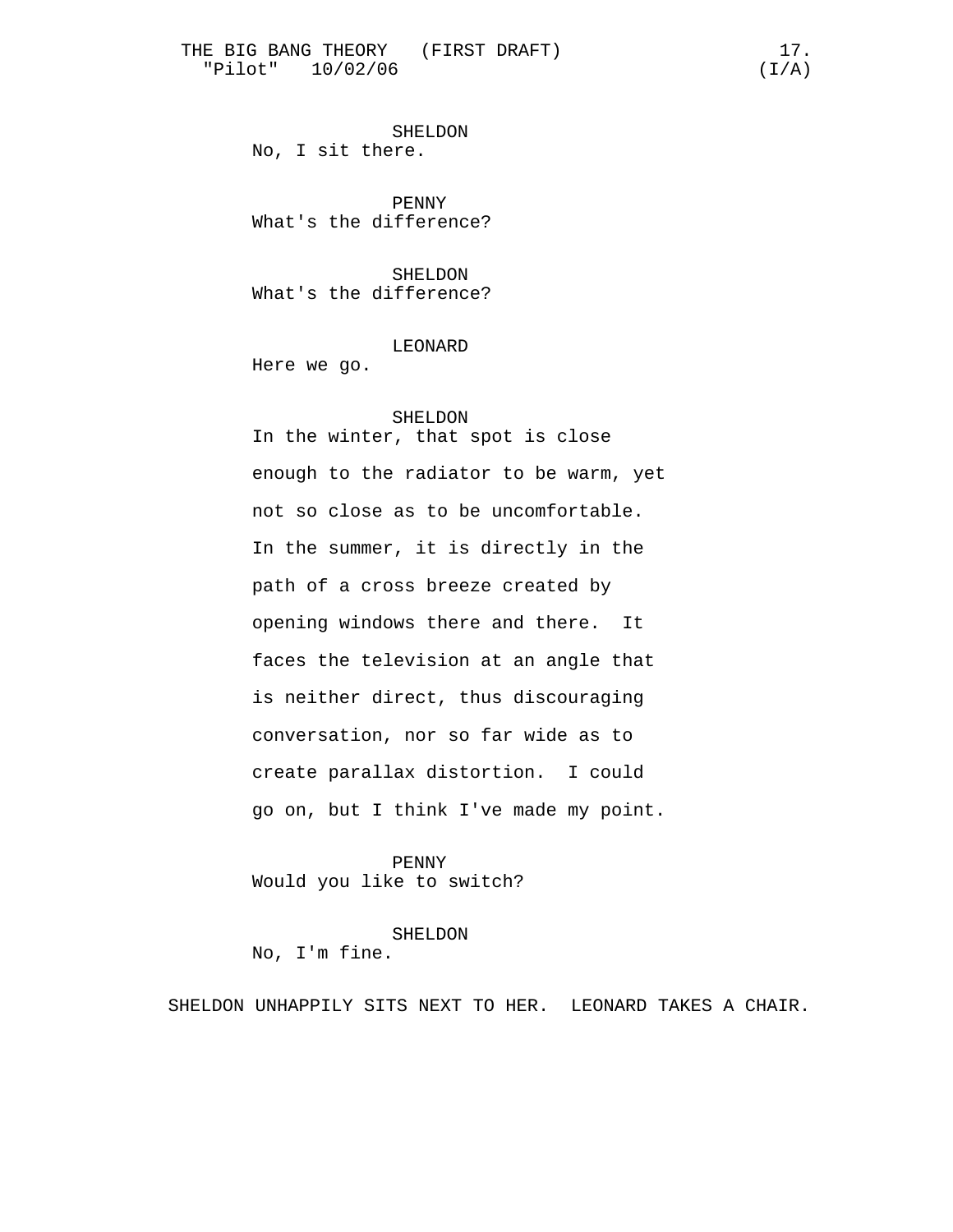LEONARD Okay, well this is nice, huh? We don't have company a lot.

SHELDON That's not true. Koothrappali and

Wolowitz come over all the time.

LEONARD

Well, yes but --

SHELDON

Tuesday night we played Klingon Boggle

until one in the morning.

LEONARD

Yeah, I remember.

SHELDON I resent you saying we don't have

company.

# LEONARD

I'm sorry.

SHELDON It has negative social implications.

LEONARD I said I'm sorry!

AN AWKWARD BEAT, THEN:

PENNY What's Klingon Boggle?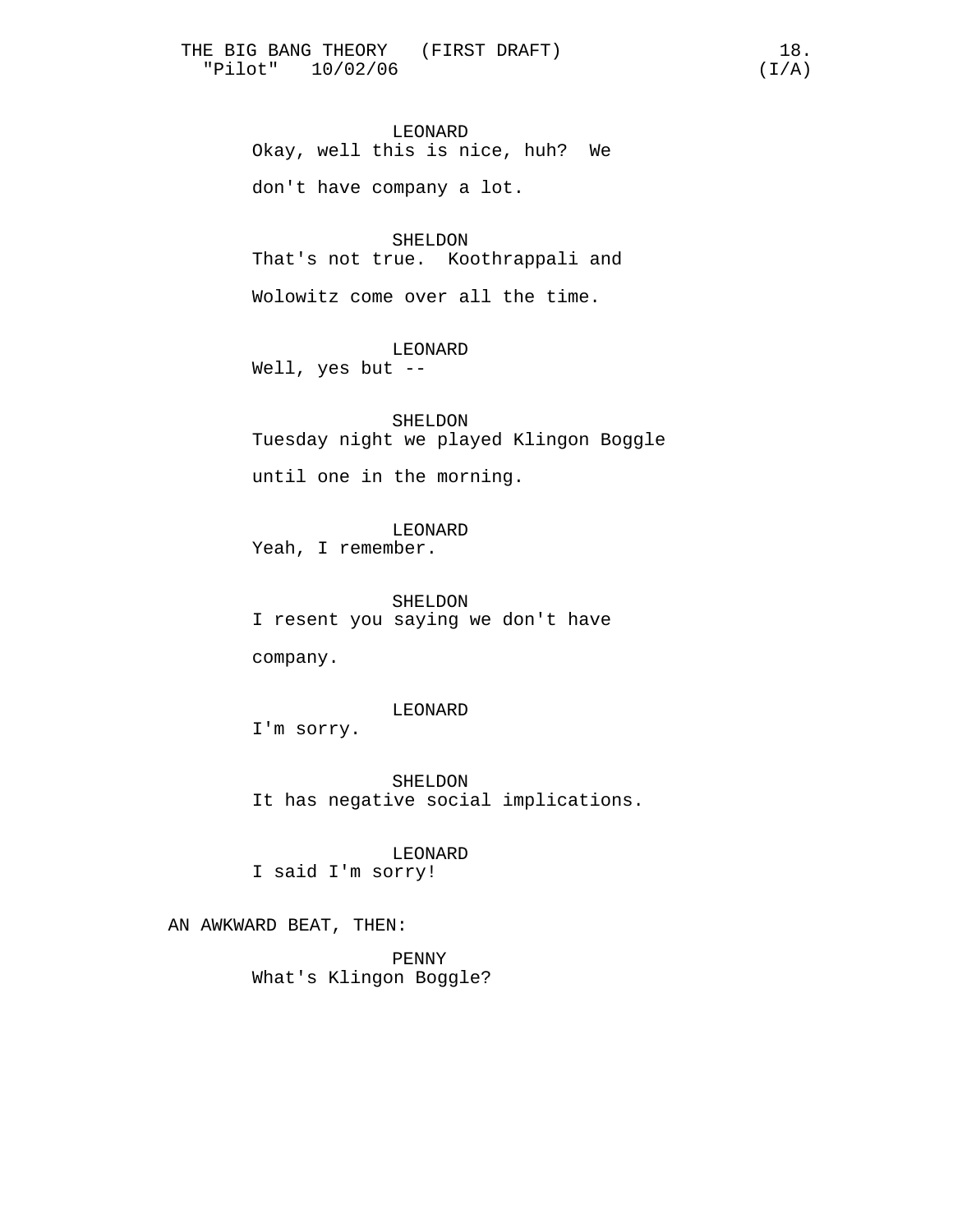(EMBARRASSED) It's like regular Boggle... but in Klingon. (CHANGING THE SUBJECT) Well, that's probably enough about us. Tell us about you.

#### PENNY

Me? Okay... I'm a Sagittarius which probably tells you more than you need to know.

## SHELDON

Yes, it tells us that you participate in the mass cultural delusion that the sun's apparent position relative to arbitrarily defined constellations at the time of your birth somehow affects your personality.

# PENNY

I'm sorry?

LEONARD I think what Sheldon's trying to say is that Sagittarius wouldn't have been our first guess.

PENNY I get that a lot because I have a really strong moon in Virgo.

SHELDON Hence our confusion.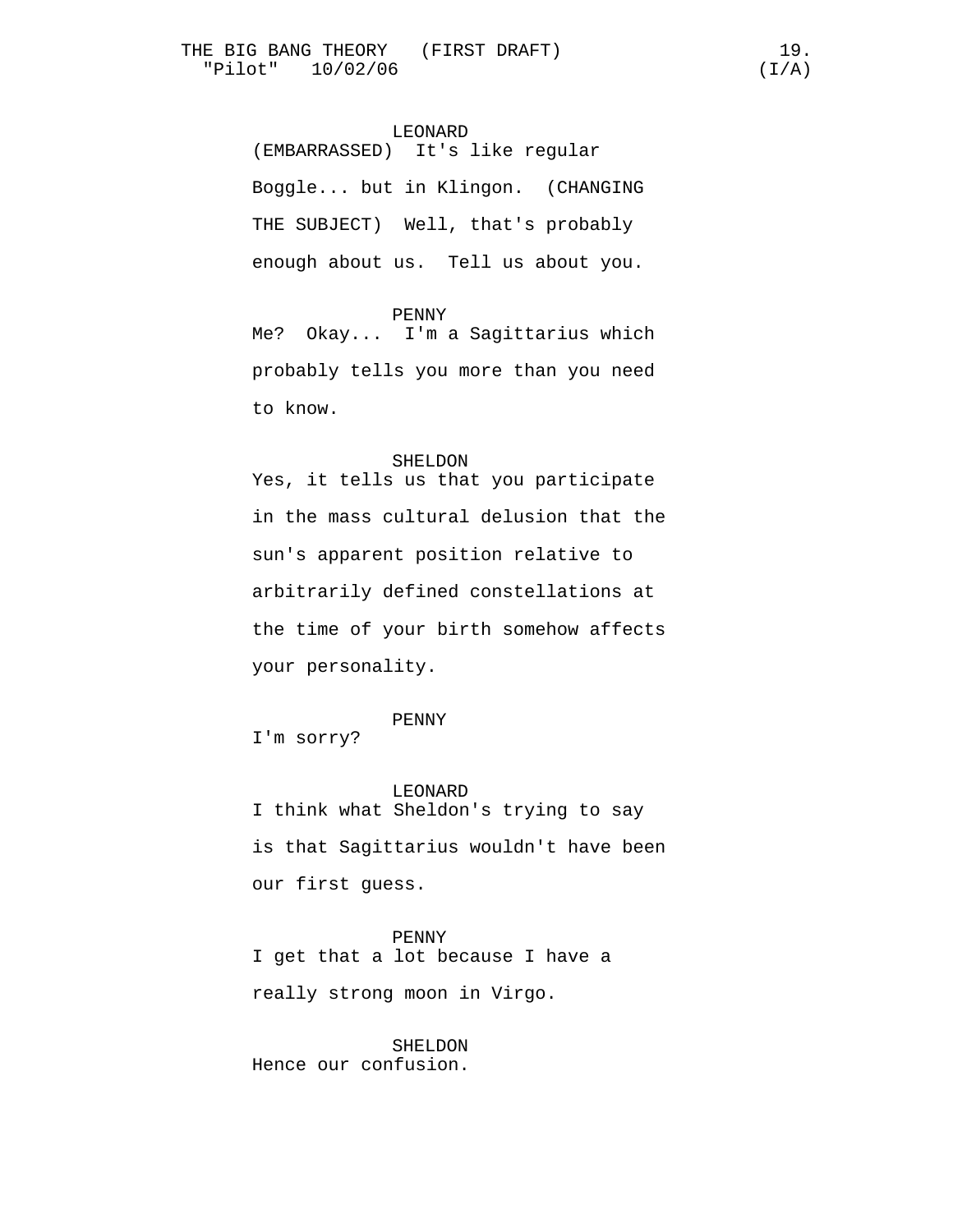LEONARD SHOOTS SHELDON A LOOK.

PENNY I used to be a lacto-ovo vegetarian but that got too political, so now I'm just eating according to my blood type.

SHELDON That's interesting. Leonard can't process corn.

LEONARD GIVE SHELDON ANOTHER LOOK. SHELDON SHRUGS, "WHAT?"

PENNY And I'm a José Cuervo shot girl but I'm also writing a screenplay about a girl who came to L.A. to be an actress and failed and wound up as a José Cuervo shot girl.

LEONARD Well, if that was a movie, I would go see it.

PENNY I know, right? What else?... I guess that's about it. That is my life. That is me.

LEONARD Well, it sounds wonderful--

PENNY It was. Until...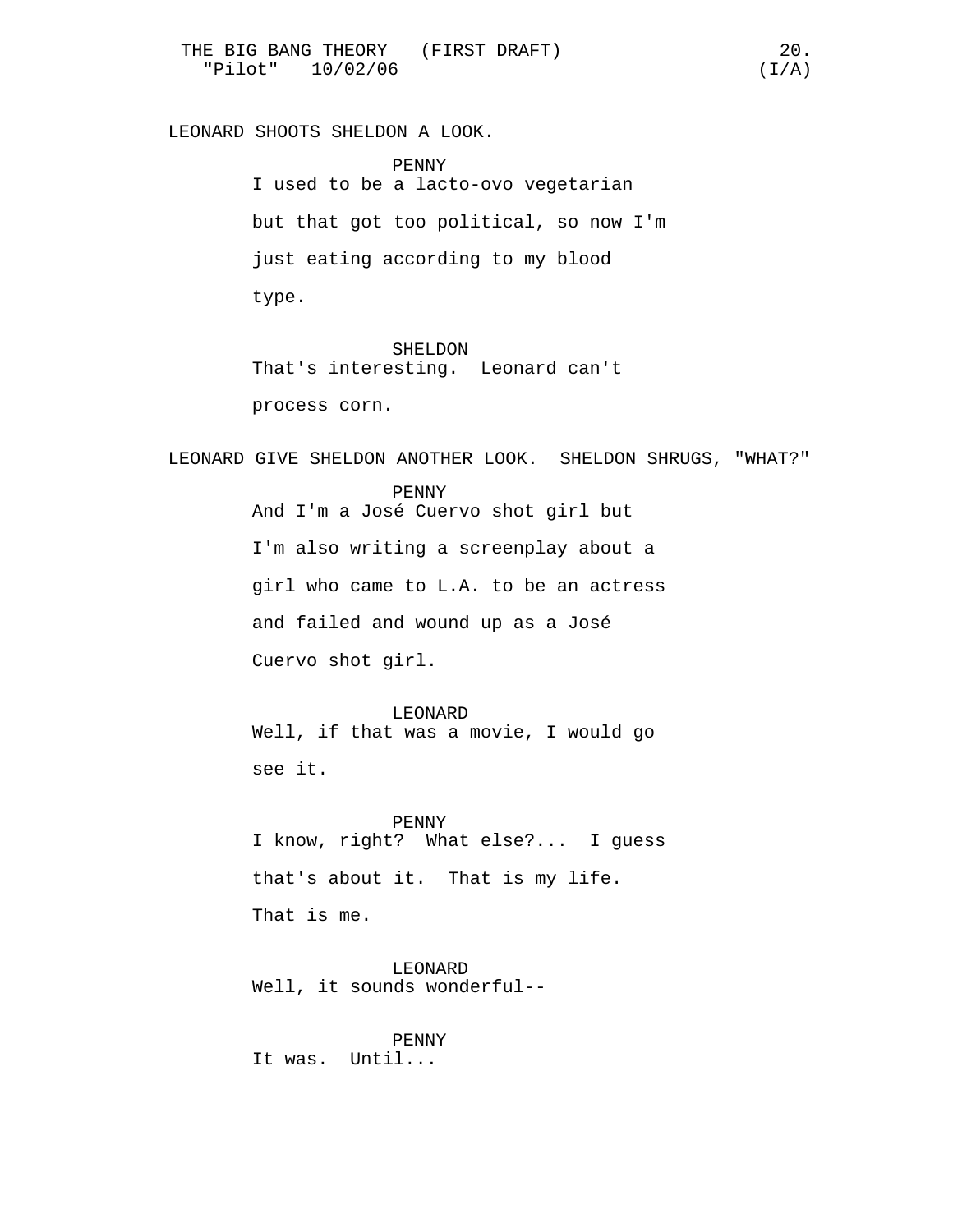SHE SUDDENLY STARTS CRYING. LEONARD AND SHELDON EXCHANGE DUMBFOUNDED LOOKS.

> SHELDON (TO LEONARD) What's happening?

LEONARD I'm not sure. Um... (TENTATIVELY

PATTING PENNY'S SHOULDER) There,

there.

PENNY I'm sorry. It's just this breakup. It wouldn't be a big deal except I still love him.

# LEONARD

Sure.

PENNY But at the same time I hate his

freakin' guts. Pretty crazy, huh?

LEONARD IS AT A LOSS. HE LOOKS AT SHELDON. SHELDON SHRUGS, EQUALLY CLUELESS.

> LEONARD No, it's not crazy, it's just... a paradox. And paradoxes are a part of nature. Think about light. If you look at Huygens, light is a wave, as confirmed by the double-slit experiments. But along comes Albert Einstein and he discovers that light behaves like particles, too.

> > (MORE)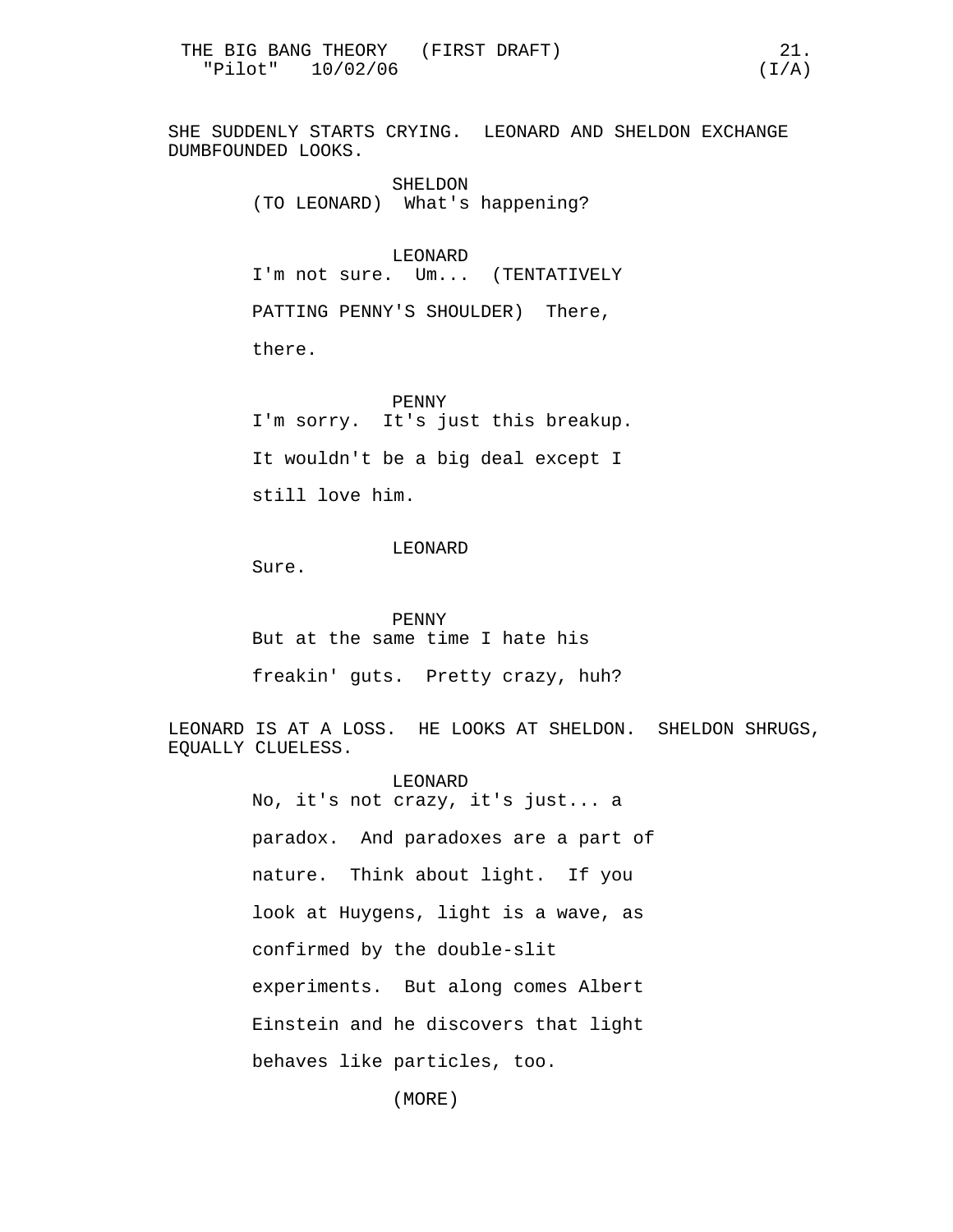LEONARD(CONT'D) How do you resolve it? Is it a wave,

is it a particle... or is it both?

PENNY IS MYSTIFIED.

SHELDON Well, Penny, did you find that

helpful?

PENNY It's something to chew on. (PULLING HERSELF TOGETHER) Listen, my shower isn't working and I've been moving all day. Would it be totally weird if I used yours?

Yes.

LEONARD

No.

SHELDON (TO LEONARD) No?

LEONARD (TO SHELDON) No.

SHELDON (TO PENNY) No.

PENNY Okay... Where is it?

THEY POINT SIMULTANEOUSLY TOWARD THE BATHROOM.

PENNY (CONT'D) Thanks. You guys are really sweet.

SHELDON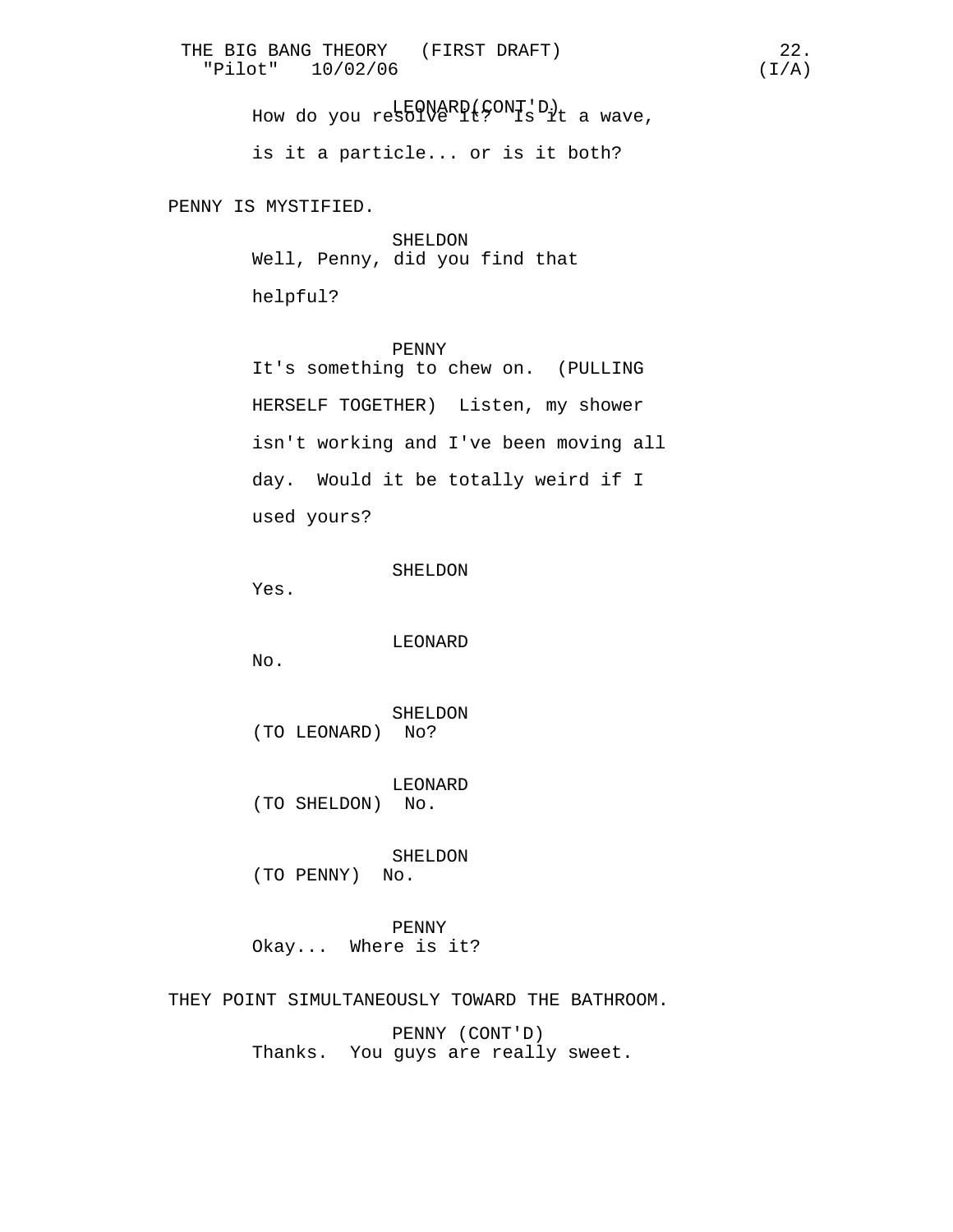SHE EXITS TO THE BATHROOM. THE GUYS STARE AFTER HER IN SILENCE.

> SHELDON Well, this is a first.

LEONARD What do you mean?

SHELDON We've never had a woman take her

clothes off in our apartment before.

LEONARD That's not true. Remember at

Thanksgiving, my grandmother with

Alzheimer's had that "episode."

SHELDON

Oh, right. Somehow I place this in a

different category.

LEONARD

Yeah.

SHELDON You know, she's not going to have sex

with you.

LEONARD

What?

SHELDON Face it, Leonard. She is not the female of the species of which you are the male.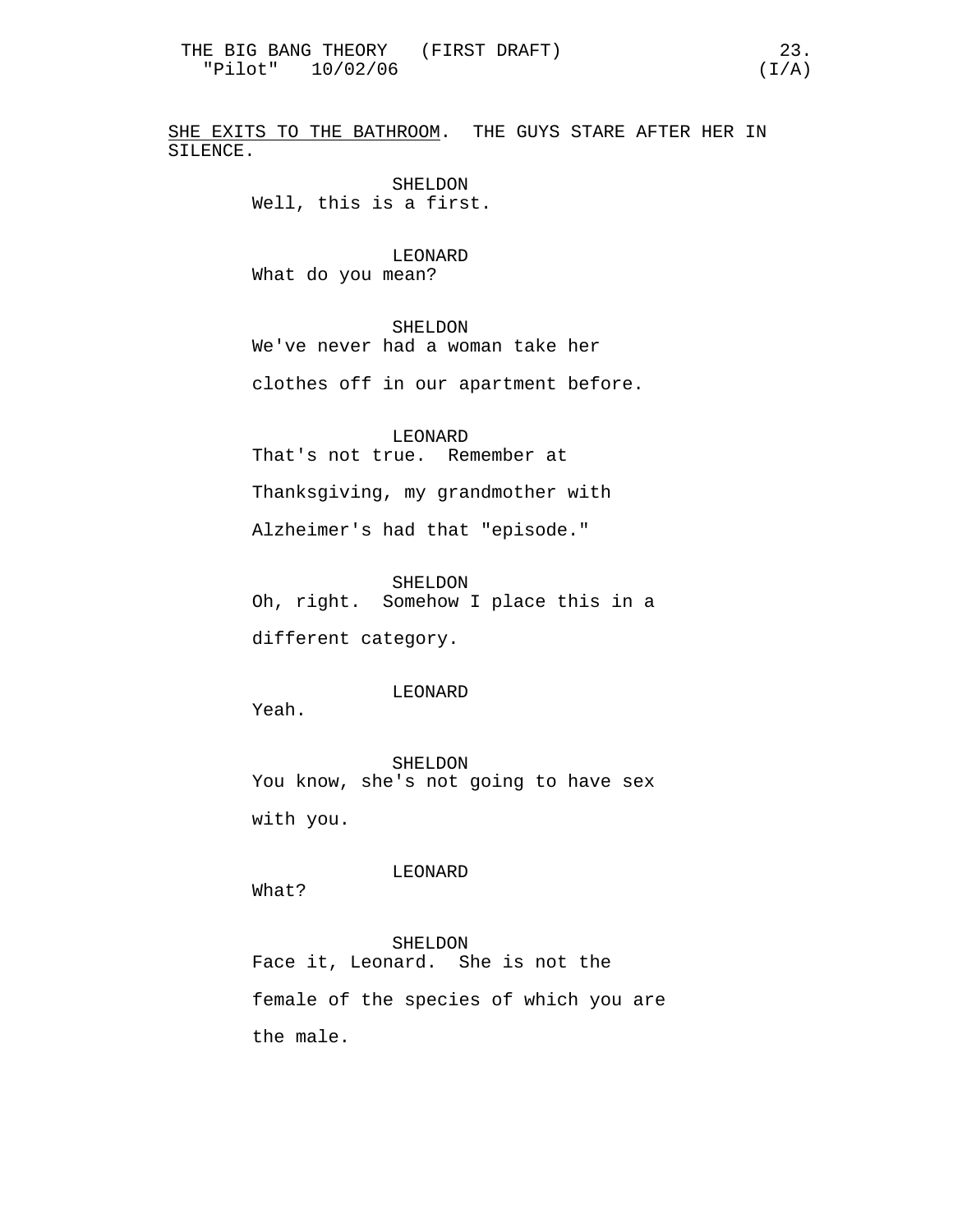LEONARD

I'm not trying to have sex with her.

I'm just trying to be a good neighbor.

#### SHELDON

Oh, of course.

#### LEONARD

I mean, that's not to say that if a carnal relationship were to develop, I wouldn't participate. However briefly.

SHELDON Hm. Do you think this possibility will be helped or hindered when she discovers your Bilbo Baggins "No More Tears" shampoo?

LEONARD It's Gandalf shampoo.

THERE'S A KNOCK AT THE DOOR. LEONARD CROSSES TO ANSWER IT.

LEONARD (CONT'D) Bilbo Baggins is the conditioner.

HE OPENS THE DOOR REVEALING THEIR FRIENDS HOWARD WOLOWITZ AND DAVE KOOTHRAPPALI, TWO MORE CERTIFIABLE GENIUSES IN THEIR TWENTIES. KOOTHRAPPALI WEARS A BASEBALL CAP. WOLOWITZ HOLDS UP A DVD.

> WOLOWITZ Wait 'til you see this.

KOOTHRAPPALI It's fantastic.

THEY CROSS IN.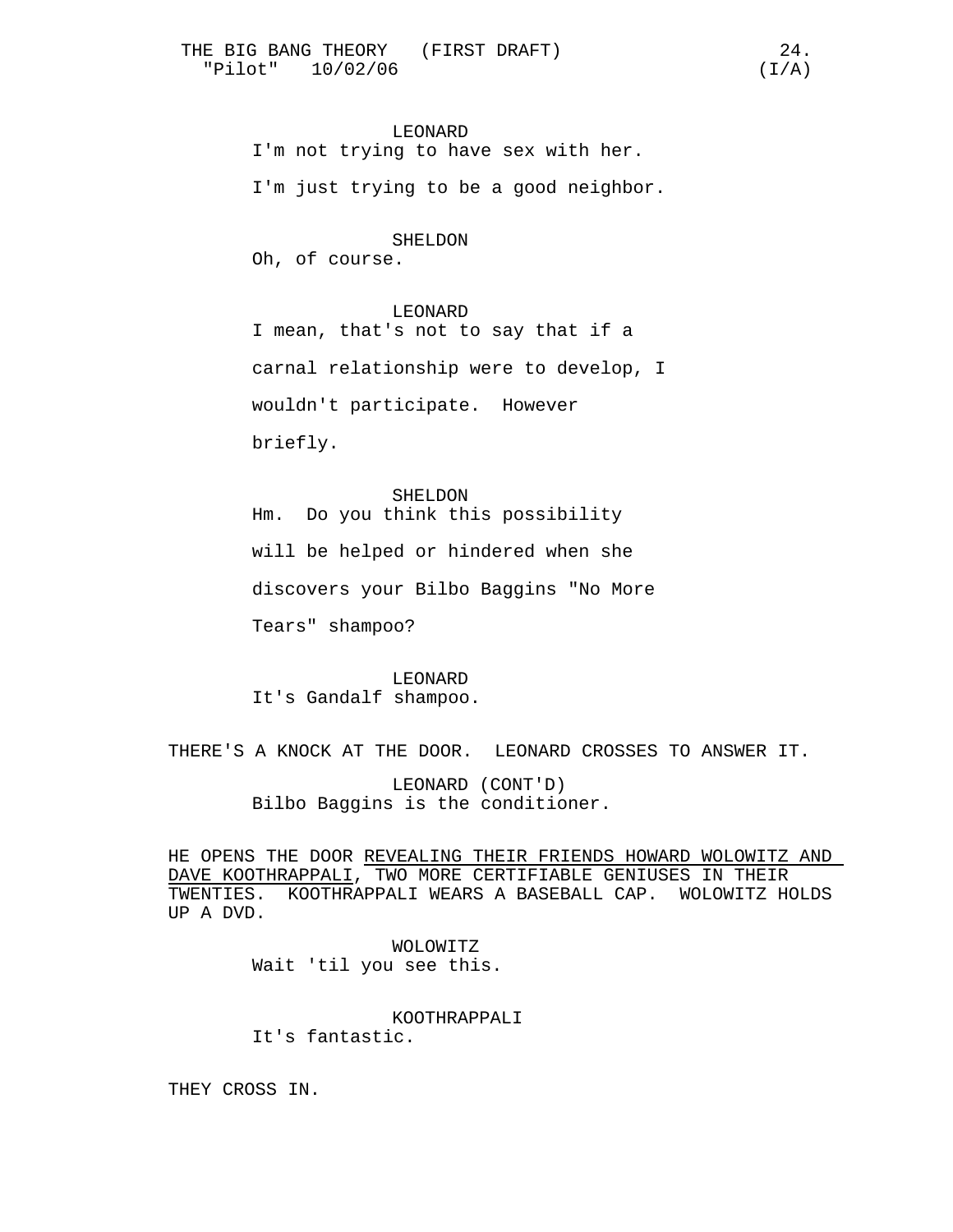# LEONARD

See what?

WOLOWITZ HEADS FOR THE TV. AT THE SAME TIME KOOTHRAPPALI CROSSES INTO THE KITCHENETTE AREA WHERE HE TAKES OUT A BOX OF ALUMINIUM FOIL, TEARS OFF A SHEET AND REPLACES THE ALUMINIUM FOIL THAT'S LINING HIS BASEBALL HAT.

> WOLOWITZ It's a Steven Hawking lecture from MIT

in 1974.

LEONARD This isn't a good time.

WOLOWITZ LOADS THE DVD PLAYER.

WOLOWITZ (CREEPY COMPUTER VOICE) It's before

he became a creepy computer voice.

KOOTHRAPPALI He sounds like Benny Hill, but smart.

LEONARD That's great. You have to go.

KOOTHRAPPALI

Why?

LEONARD It's just not a good time.

SHELDON Leonard has a lady over.

WOLOWITZ Yeah, right.

WOLOWITZ TURNS ON THE TV.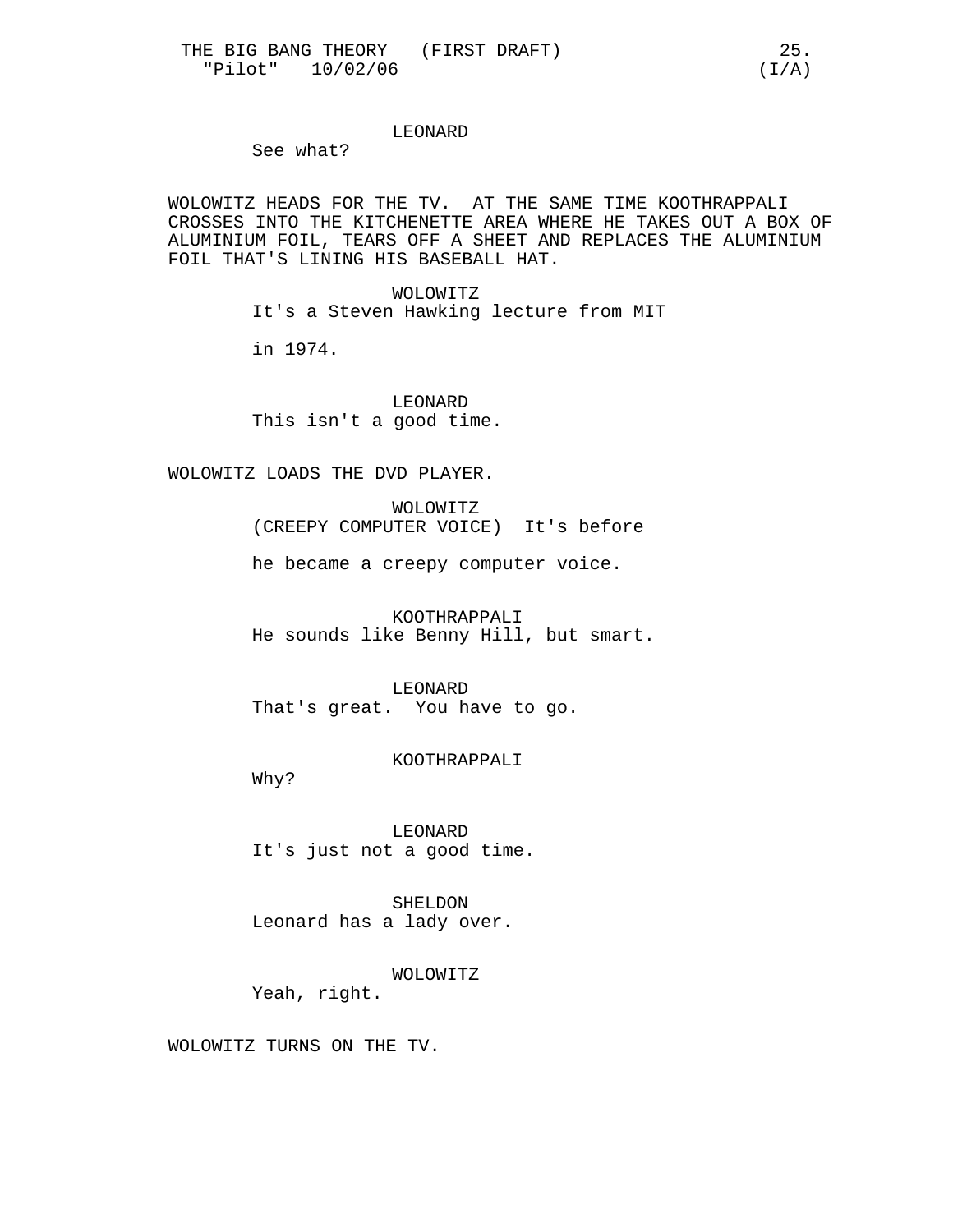LEONARD She's not a "lady." She's just a

friend.

WOLOWITZ Hang on. There really is a lady here?

WOLOWITZ TURNS OFF THE TV.

LEONARD

Uh-huh.

WOLOWITZ And you want us out because you're

anticipating coitus?

LEONARD No, she's just a friend.

WOLOWITZ So she's available for coitus?

LEONARD No, she's  $--$ 

PENNY CROSSES OUT. SHE'S NAKED WITH A TOWEL WRAPPED AROUND HER.

> PENNY Hey, is there a trick to getting it to switch from tub to shower? (OFF THE NEW GUYS) Oh, hey. Sorry. Hi.

WOLOWITZ POPS OFF THE COUCH.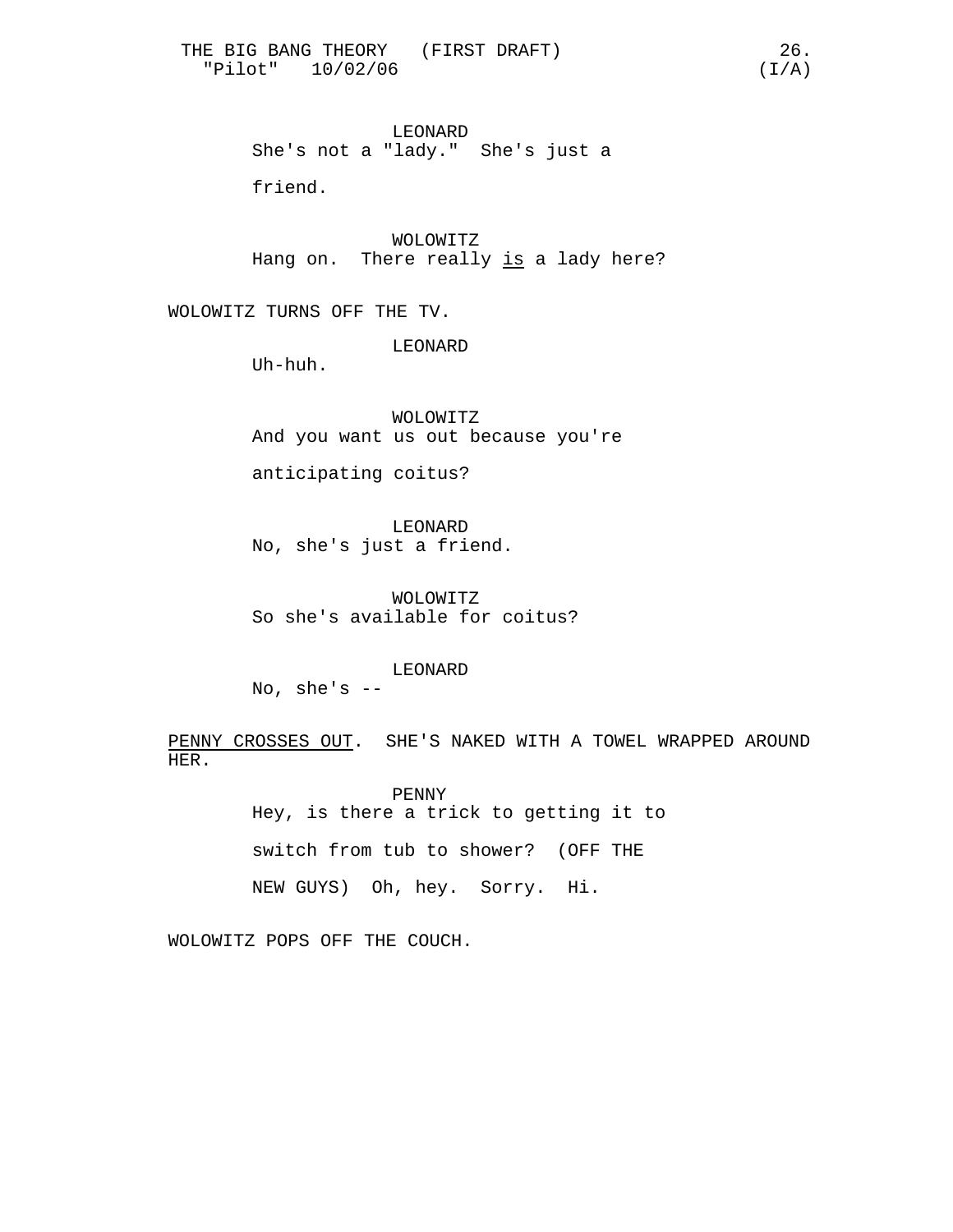# WOLOWITZ

Énchanté, mademoiselle. Howard Wolowitz, Cal Tech department of applied physics. You may be familiar with some of my work -- it's currently toodling around the surface of Mars.

## PENNY

Hi. Penny.

#### WOLOWITZ

You smell wonderful. What is that

scent you're wearing?

## PENNY

It's called b.o.

WOLOWITZ Ah. Hence the shower, of course. Leonard, where have you been hiding this one? She's charming.

SHELDON (SOTTO, TO LEONARD) Oh, he's good.

AND ON LEONARD'S UNHAPPY EXPRESSION, WE...

FADE OUT.

END OF ACT ONE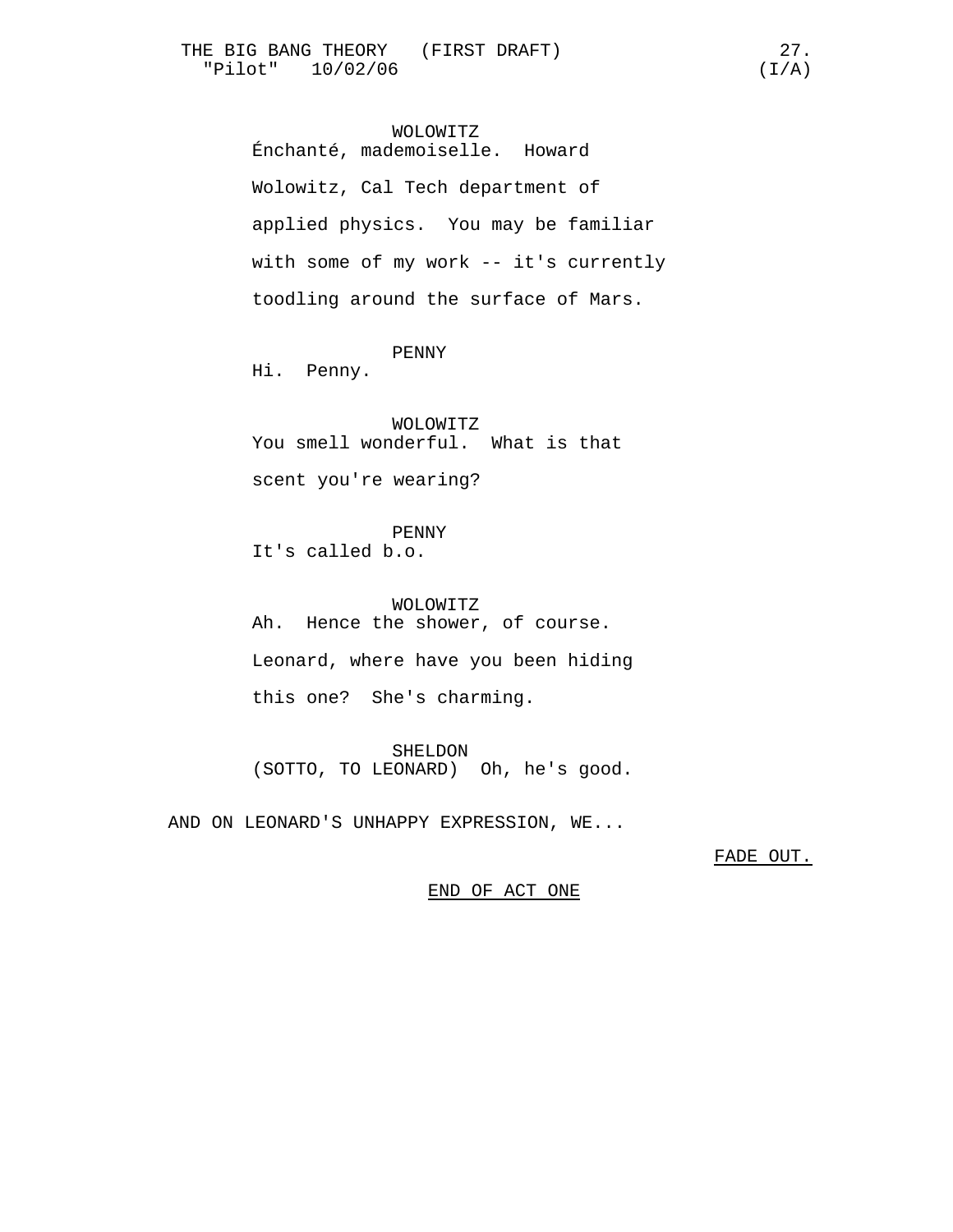# ACT TWO

# SCENE B

# FADE IN:

INT. LEONARD AND SHELDON'S APARTMENT - CONTINUOUS (DAY 1) (Leonard, Sheldon, Penny, Wolowitz, Koothrappali)

AS BEFORE.

LEONARD Come on, I'll show you the trick to

the shower.

LEONARD AND PENNY CROSS TOWARD THE BATHROOM.

WOLOWITZ

Bonne douche.

LEONARD/PENNY What? / I'm sorry?

WOLOWITZ It's French for "good shower." It's a

sentiment I can express in six

languages.

LEONARD AND PENNY REACT, THEN EXIT.

SHELDON (TO KOOTHRAPPALI) How's the microwave radiation these days?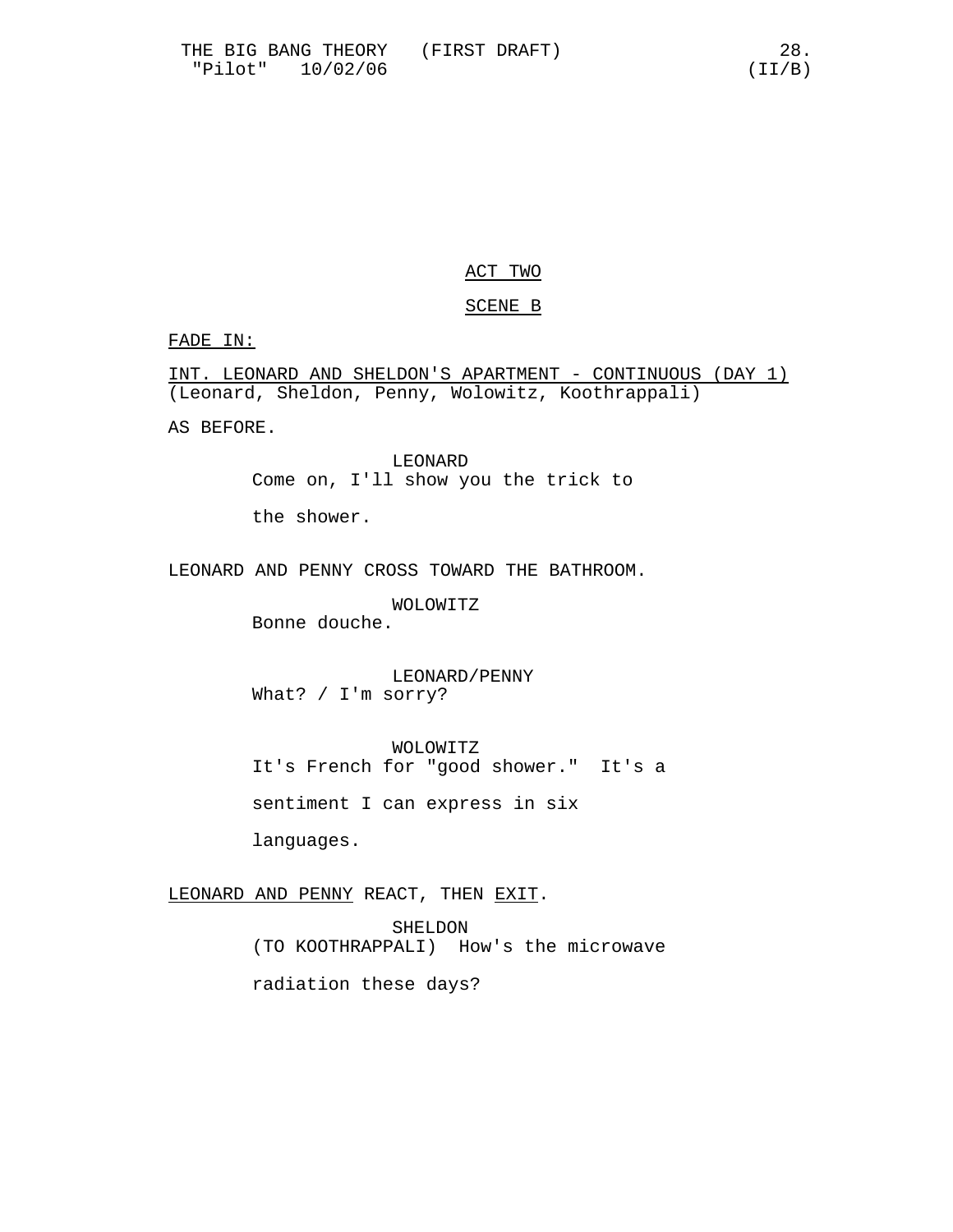KOOTHRAPPALI Awful. Between the cell phones, the relay towers and the wi-fi I can actually smell my brain cooking.

SHELDON How are you handling the gonad

situation?

KOOTHRAPPALI (RE: HIS CROTCH) Spun iron mesh.

SHELDON Seems a little medieval. Any problems

with rust?

KOOTHRAPPALI Only if I drink too much coffee. But

it's not without its advantages.

HE TAKES A KITCHEN MAGNET OF ALBERT EINSTEIN'S HEAD OFF THE REFRIGERATOR AND HOLDS IT A FEW INCHES FROM HIS CROTCH. HE LETS IT GO AND IT FLIES TO AND STICKS ONTO HIS PANTS WITH A MAGNETIC "CLICK."

> KOOTHRAPPALI (CONT'D) What do you think?

SHELDON I think the magnet is yours now.

LEONARD CROSSES BACK OUT.

LEONARD

Listen --

LEONARD NOTICES THE MAGNET ON KOOTHRAPPALI'S PANTS. HE DECIDES TO IGNORE IT.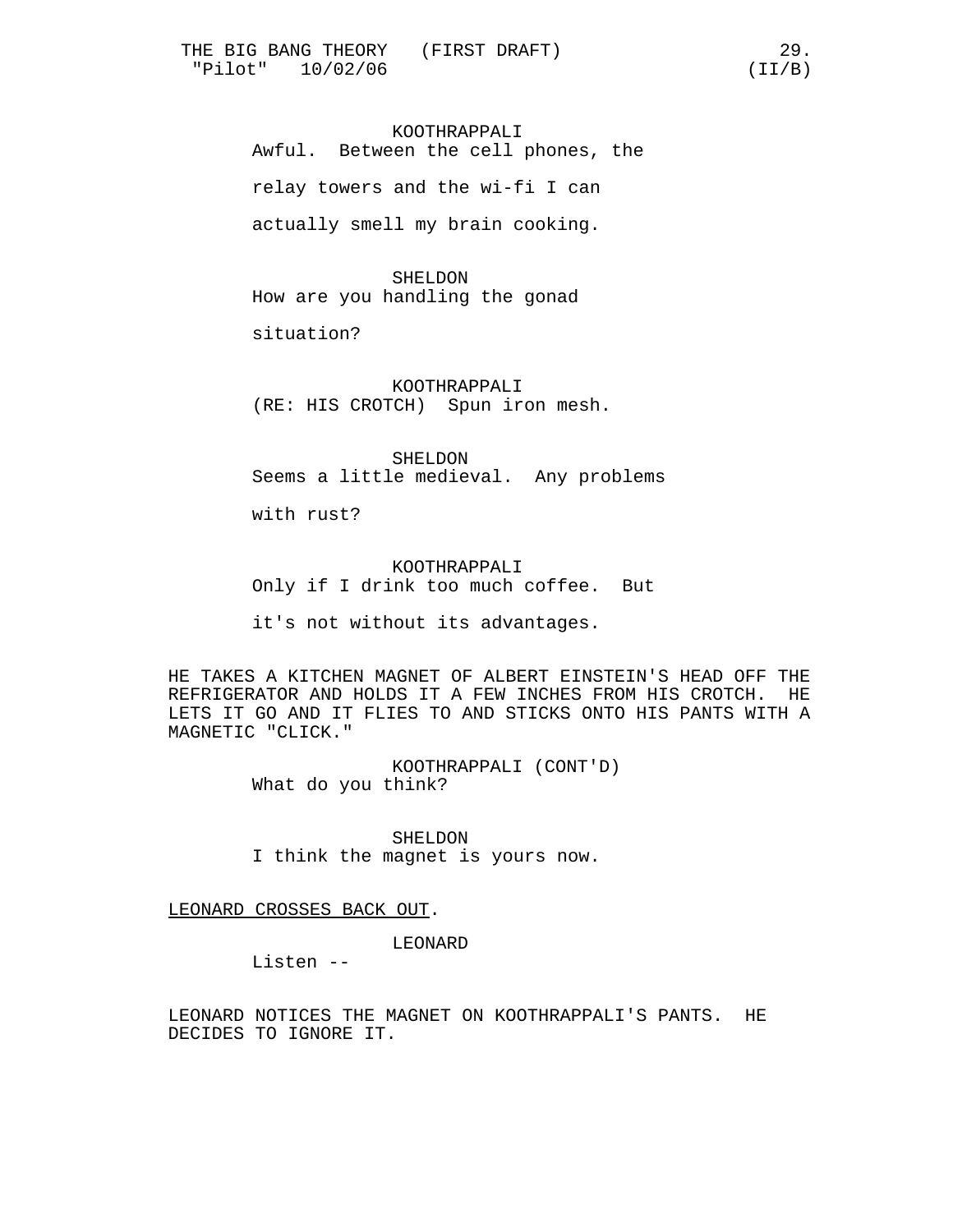LEONARD (CONT'D) You guys have to go.

WOLOWITZ

Why?

LEONARD Because Sheldon and I have to run an errand for Penny and you can't be here.

SHELDON Where are we going?

LEONARD I'll tell you later.

WOLOWITZ Leonard, I'm perfectly comfortable waiting here. In fact, Dave, why

don't you go with them?

KOOTHRAPPALI I don't want to go with them.

SHELDON (TO LEONARD) Where are we going?

LEONARD (TO WOLOWITZ) Why would you stay?

# WOLOWITZ

Well, I was trying to be discreet about the elephant in the room, but surely all of you saw what happened between the lady and me.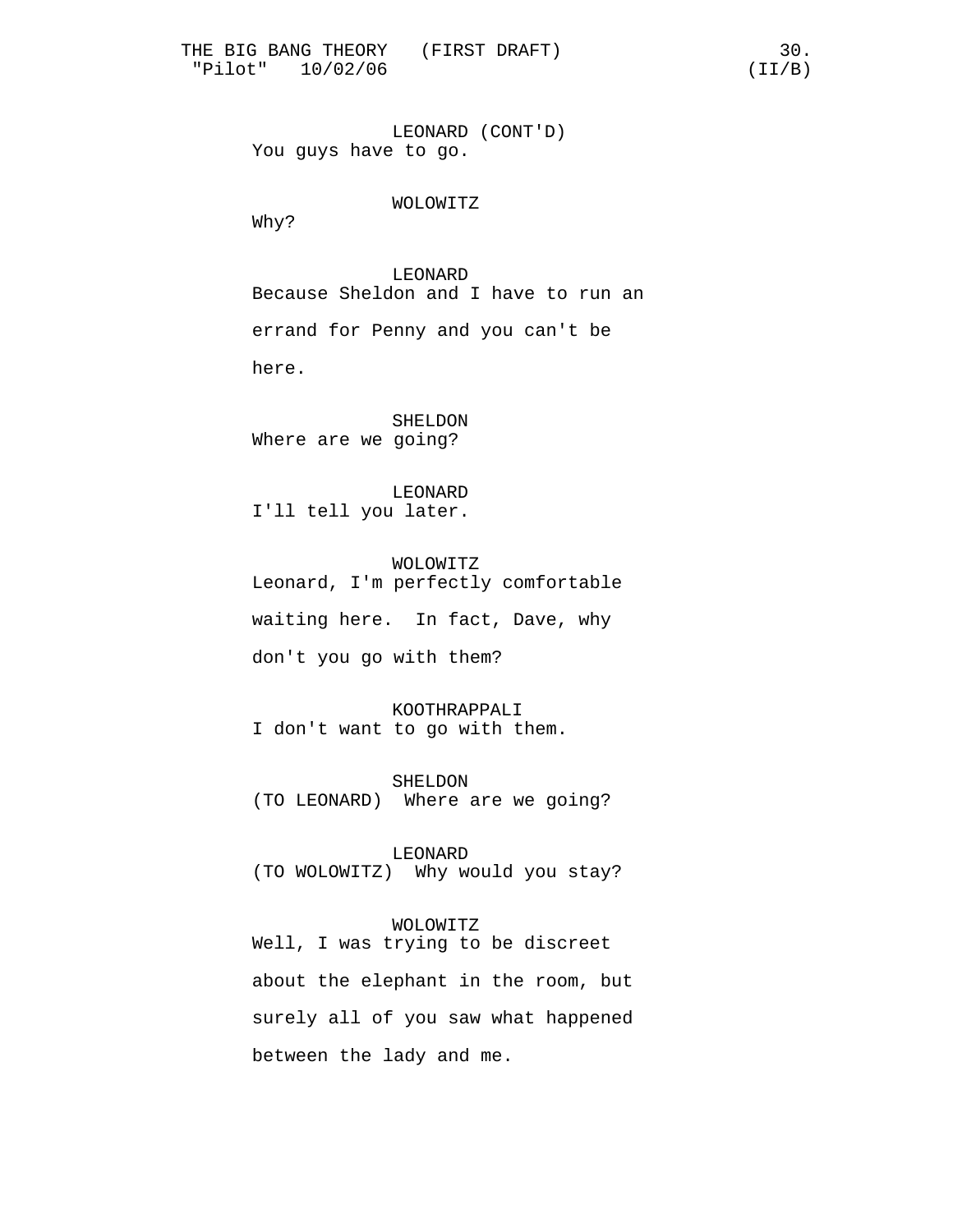LEONARD/SHELDON/KOOTHRAPPALI No. / Sorry? / What?

WOLOWITZ She's is obviously hot for me.

LEONARD/SHELDON/KOOTHRAPPALI What? / Sorry? / What?

WOLOWITZ Frankly she's not even my type, but as

the alpha male in the group, it is my

burden.

LEONARD CONSIDERS THIS FOR A BEAT.

LEONARD Okay, I think we can go.

LEONARD WRITES A PHONE NUMBER ON A SCRAP OF PAPER AND HANDS IT TO KOOTHRAPPALI.

> LEONARD (CONT'D) This is my cell phone number. Give it to Penny when she comes out of the shower. Come on, Sheldon.

SHELDON Again, where are we going?

AS LEONARD USHERS SHELDON OUT, KOOTHRAPPALI USES THE MAGNET TO ATTACH THE PHONE NUMBER TO HIS PANTS, AND WE:

CUT TO: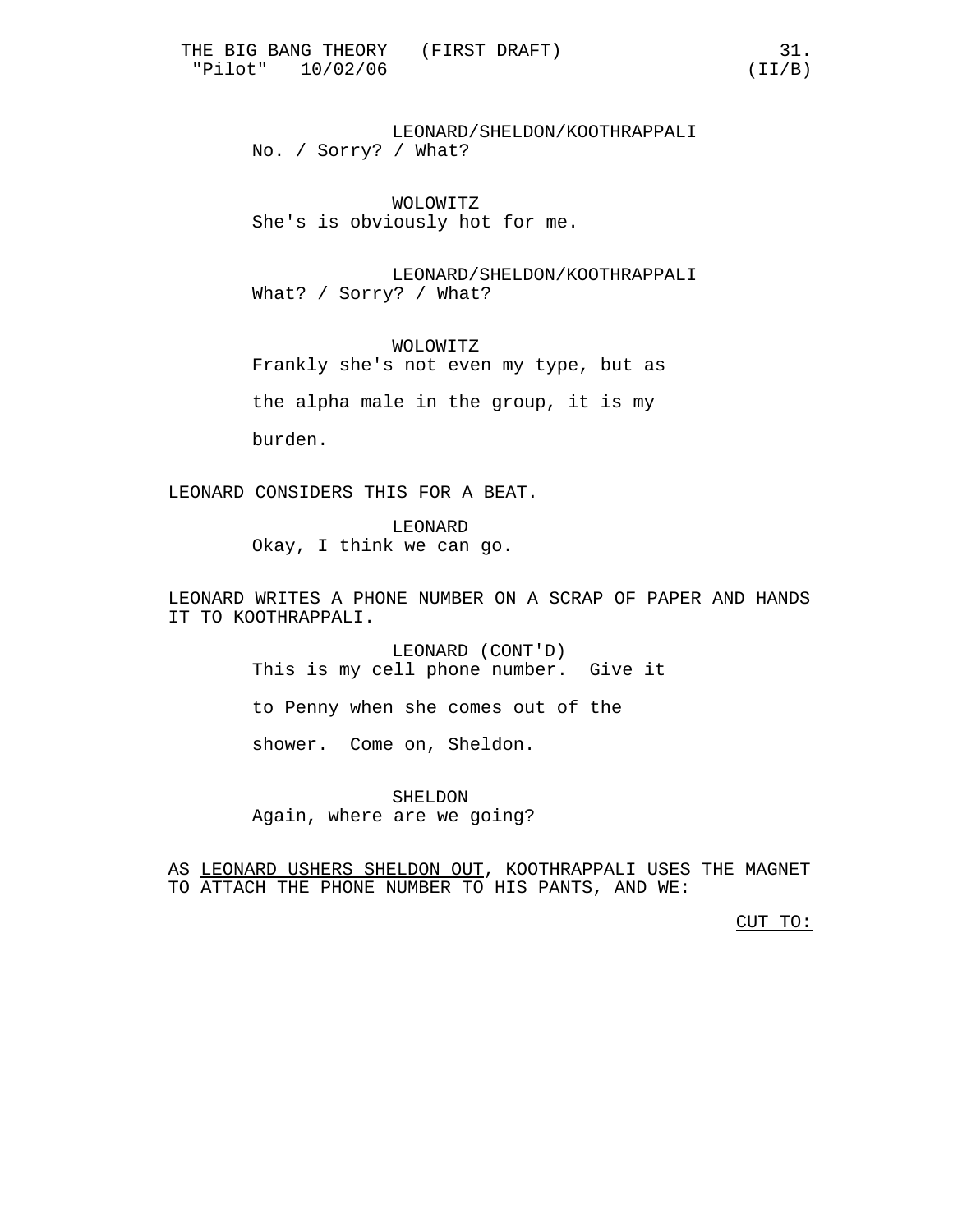SCENE C

INT. LEONARD'S CAR - A LITTLE WHILE LATER (DAY 1) (Leonard, Sheldon)

A BEAT-UP BUT SERVICEABLE SEDAN. LEONARD DRIVING, SHELDON IN THE PASSENGER SEAT.

SHELDON

Leonard?

## LEONARD

Yes?

SHELDON

At the risk of being redundant, where

are we going?

LEONARD We're just going and getting the rest

of Penny's clothes for her.

SHELDON Why can't she get her own clothes?

LEONARD She could, she's just trying to avoid having a scene with the guy she was living with.

SHELDON Uh-huh. So this gentleman will be

there?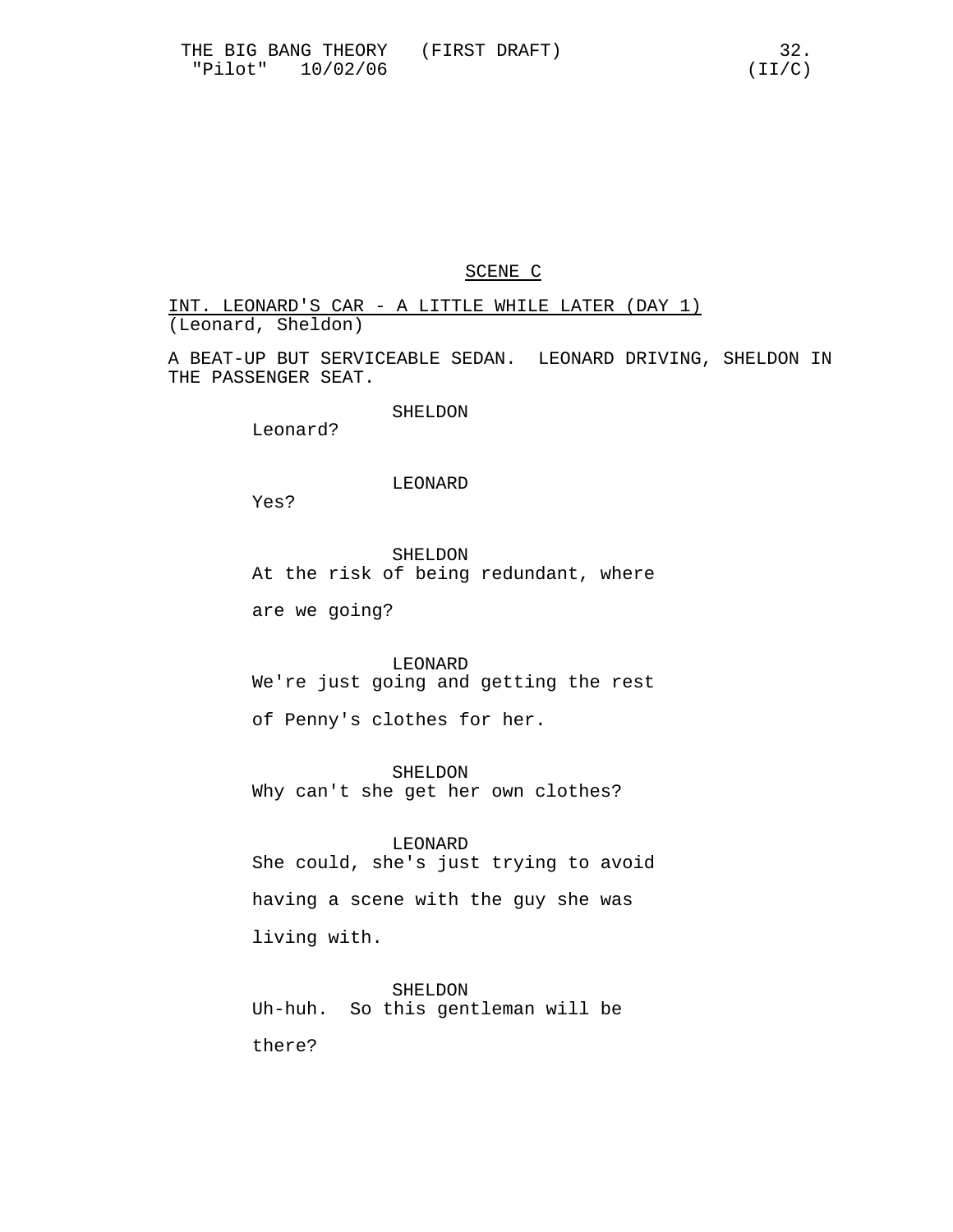LEONARD I assume so, yes.

SHELDON And you think this quest will win the

maiden's heart?

LEONARD I don't know.

SHELDON Let me propose another approach which might have a better chance of achieving your goal.

LEONARD

Okay.

SHELDON Lure Penny to a lead-lined shelter you've built far beneath the surface of the earth and keep her there until the rest of humanity is consumed by a nuclear conflagration.

LEONARD Why don't we put a pin in that and see how the clothes thing goes.

SHELDON NODS, AND WE...

CUT TO: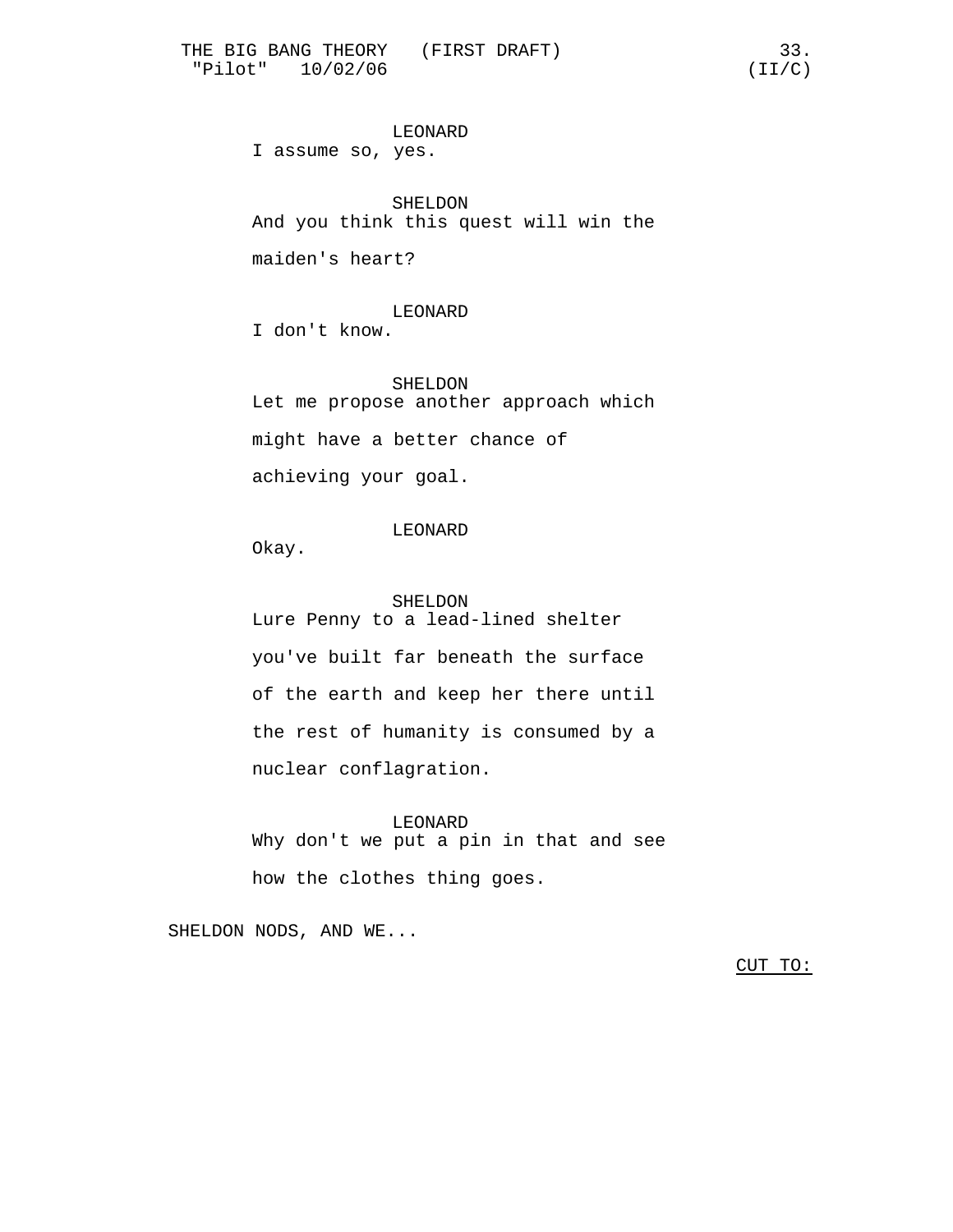# SCENE D

INT. LEONARD AND SHELDON'S APARTMENT - SAME TIME (DAY 1) (Penny, Wolowitz, Koothrappali)

PENNY (DRESSED IN A PAIR OF LEONARD'S JEANS AND A T-SHIRT) AND KOOTHRAPPALI ARE SITTING ON THE COUCH.

> PENNY So, you guys work with Leonard and

Sheldon at the university?

KOOTHRAPPALI GLANCES AT HER, THEN NERVOUSLY LOOKS AWAY.

PENNY (CONT'D) I'm sorry, do you speak English?

WOLOWITZ CROSSES OVER WITH A TRAY OF FOOD.

WOLOWITZ Oh, he speaks English. He just can't speak when there's a woman in the room.

PENNY Really? Why?

#### WOLOWITZ

Well, basically he's nuttier than rat droppings in a pistachio factory, but he's also the best particle physicist in the Western Hemisphere.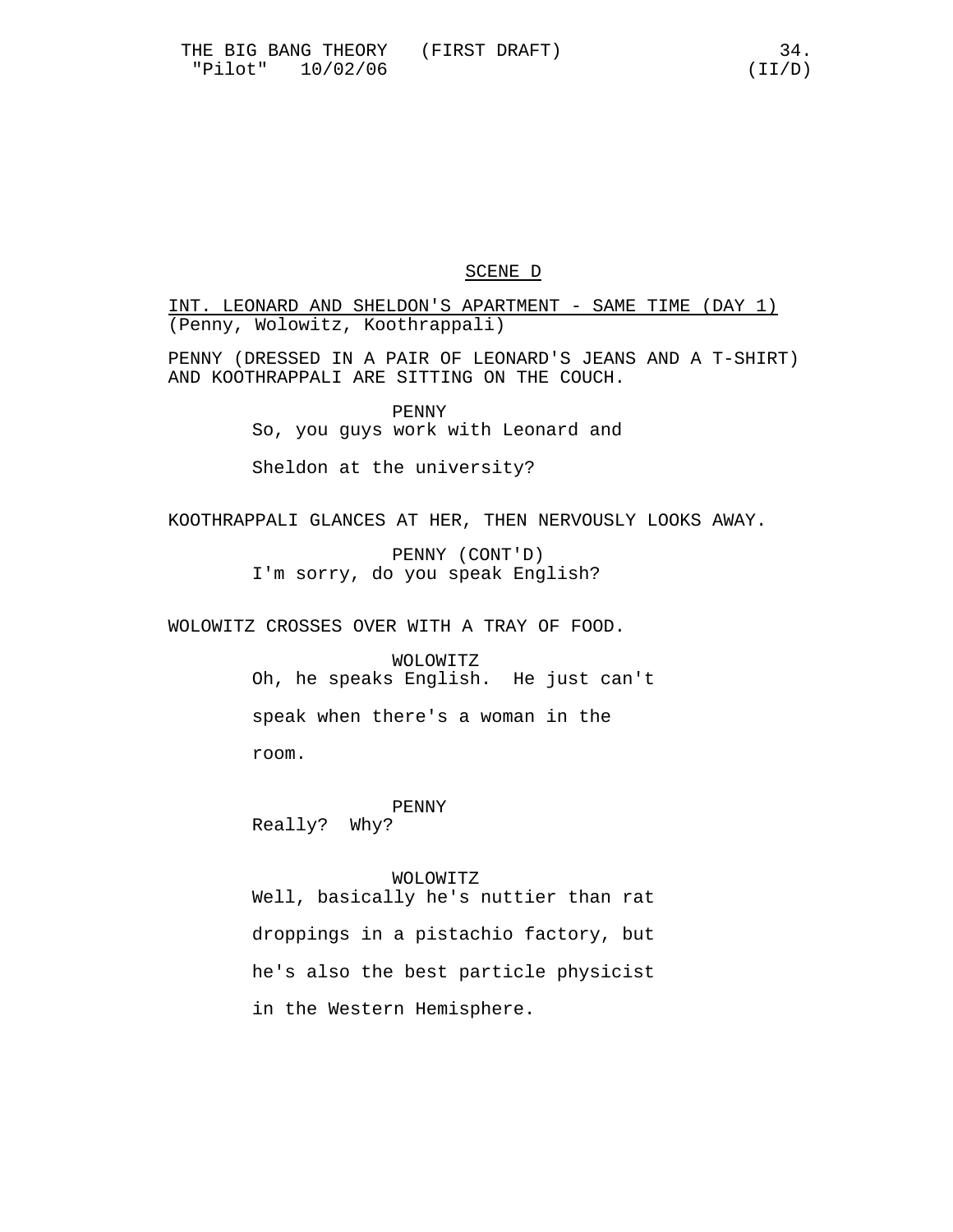# PENNY

Oh.

WOLOWITZ Anyway, I've whipped us up a little something. It's basically melted string cheese and Doritos, but I think it's a nice approximation of a fondue.

PENNY

Oh, thank you.

#### WOLOWITZ

I probably don't have to tell you the Swiss regard fondue as the most sensual of the cheese dishes.

AS HE OFFERS THE FOOD TO PENNY AND SMILES WAGGISHLY, WE...

CUT TO: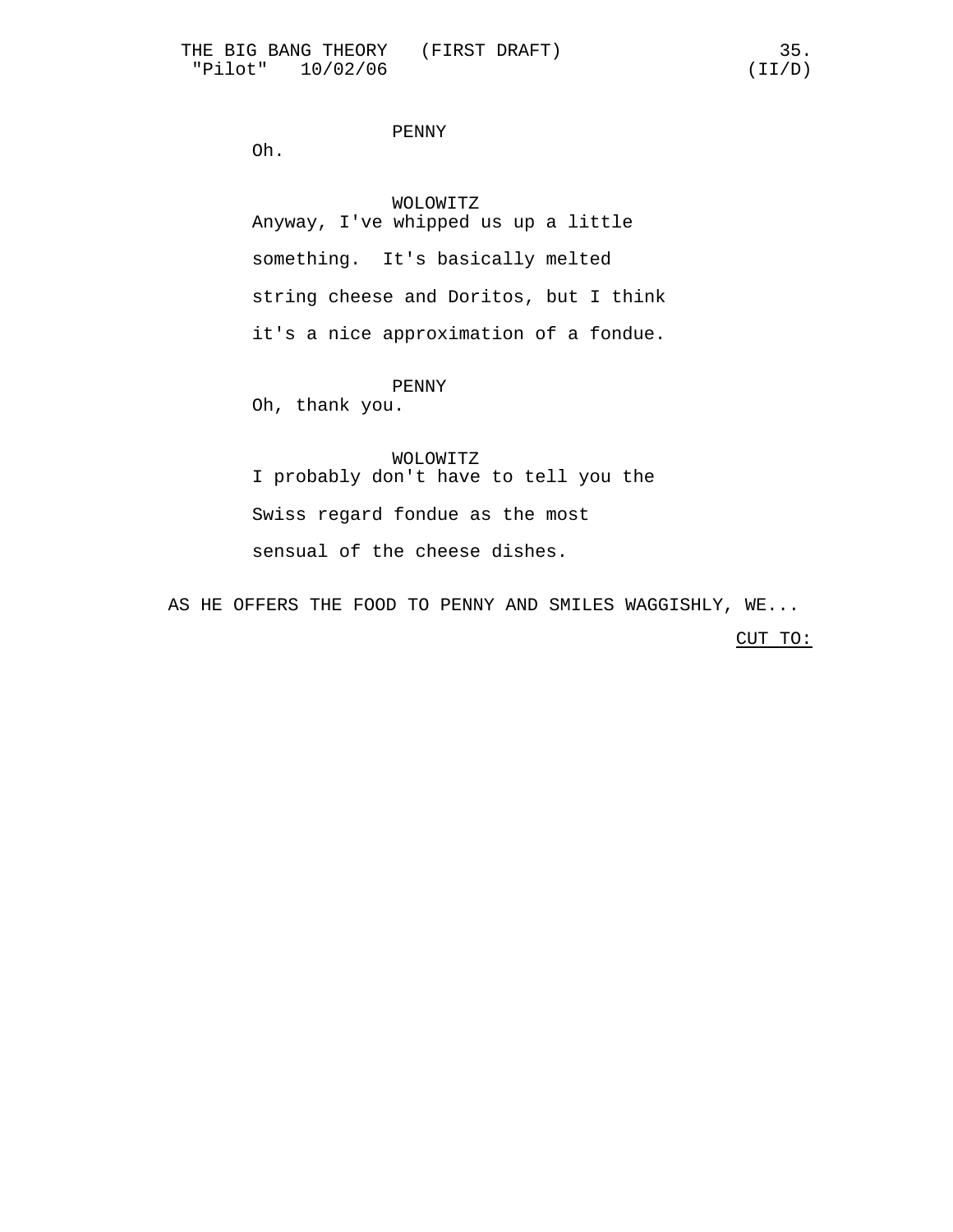## SCENE E

EXT. APARTMENT BUILDING - MOMENTS LATER (DAY 1) (Leonard, Sheldon, Kurt [V.O.], Bobby, Extras) LEONARD CROSSES UP TO THE INTERCOM PANEL AND RINGS A BUTTON. SHELDON The trick is going to be how you

trigger nuclear Armageddon and still

have her see you as a nice guy.

WE HEAR THE VOICE OF PENNY'S EX-BOYFRIEND, KURT, OVER THE INTERCOM.

KURT (V.O.)

Yeah?

LEONARD Hello, I'm Leonard and this is

Sheldon.

SHELDON

Hello.

LEONARD We're here to pick up Penny's clothes.

KURT (V.O.)

Get lost.

SHELDON Okay, we tried. Let's go.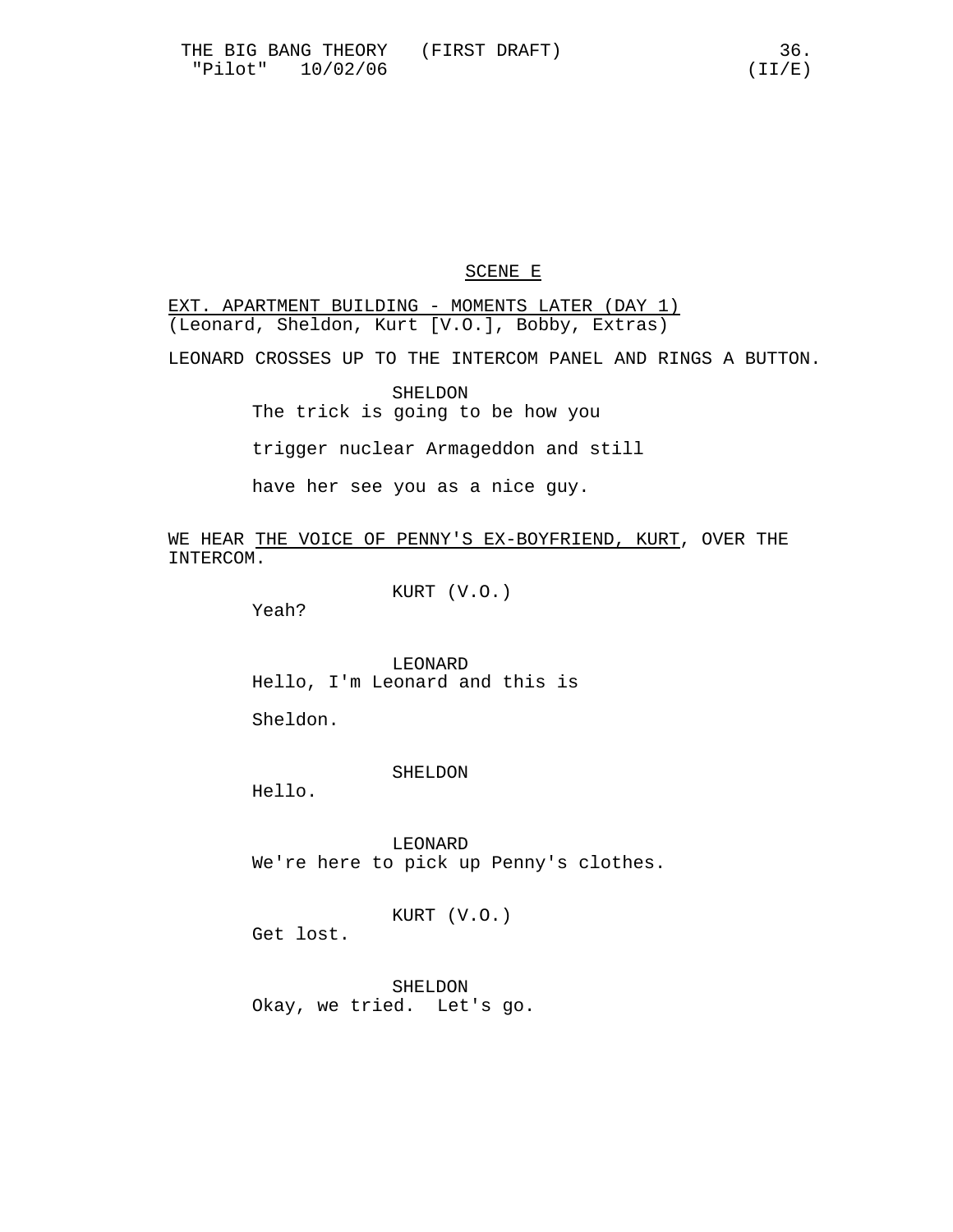LEONARD Wait. We're not going to give up just like that.

SHELDON Leonard, the clothes are in the building. We have been denied access to the building. We're done.

LEONARD Excuse me, if I were to give up at the first little hitch I would never have been able to identify the fingerprints

of string theory in the aftermath of

the Big Bang.

SHELDON I apologize. What's your plan?

LEONARD CONSIDERS FOR A BEAT THEN CROSSES TO THE LOCKED DOOR AND FUTILELY YANKS ON IT.

> SHELDON (CONT'D) It's just a privilege to watch your

mind at work.

LEONARD Shut up and let me think.

LEONARD CONSIDERS THE SITUATION AS A DEVELOPMENTALLY-CHALLENGED DELIVERY PERSON, BOBBY, APPROACHES WITH A STACK OF MENUS.

BOBBY

Hiya.

LEONARD

Hi.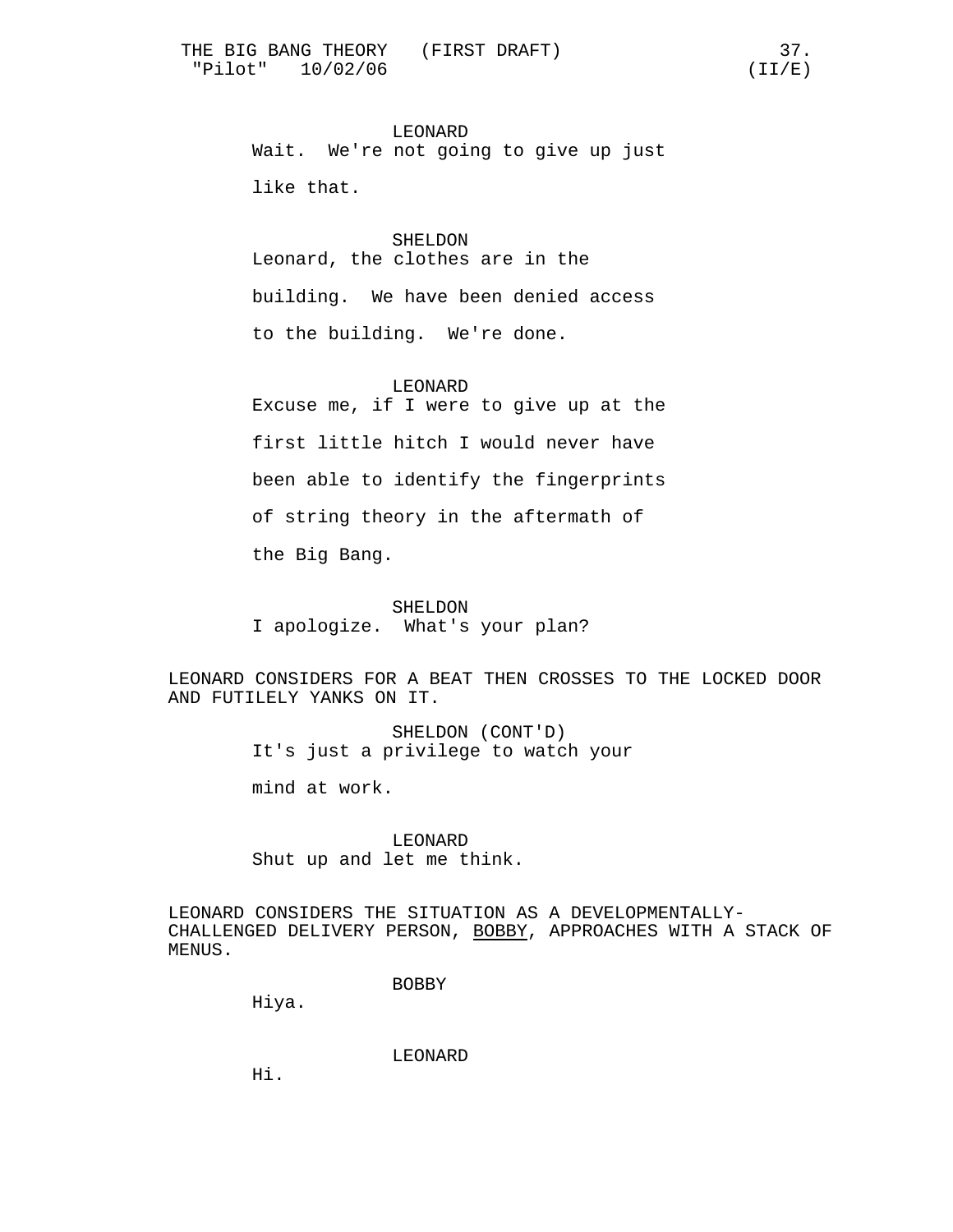BOBBY I have a job and make my own money. I put one menu at every door. I'm Bobby.

LEONARD/SHELDON That's great. / Good for you.

BOBBY PRESSES ALL THE BUZZER BUTTONS.

SFX: MULTIPLE BUZZERS

A BEAT AND THE DOOR BUZZES OPEN.

SFX: BUZZ

BOBBY

Bye bye.

SHELDON Did you see which button worked?

LEONARD Just grab the door.

SHELDON GRABS THE DOOR AND THEY CROSS IN, AS WE:

CUT TO: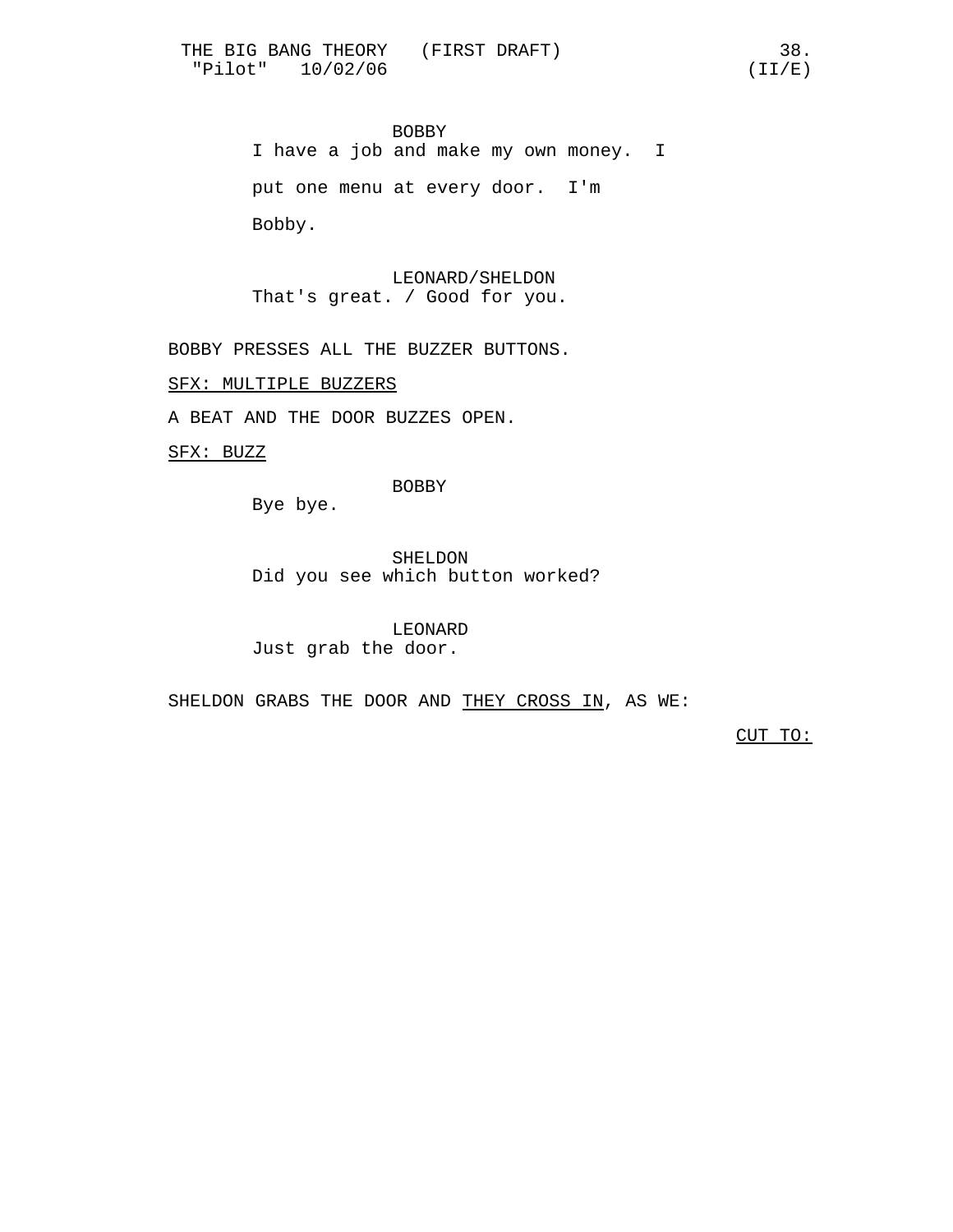# SCENE H

INT. HALLWAY OUTSIDE KURT'S APARTMENT - MOMENTS LATER (DAY 1) (Leonard, Sheldon, Kurt, Joey)

SHELDON AND LEONARD APPROACH THE DOOR. LEONARD KNOCKS. THE DOOR OPENS REVEALING KURT, AN IMPOSING FRAT-BOY-TURNED-STOCKBROKER.

# KURT

Yeah?

LEONARD Hi, I'm Leonard. This is Sheldon.

SHELDON From the intercom.

**KURT** How the hell did you get in the

building?

LEONARD Uh. We're scientists. Anyway, we just need to pick up Penny's clothes and we'll get out of your hair.

KURT (SIGHS) All right, come in.

THEY ENTER.

LEONARD (TO SHELDON) See? No problem.

RESET TO: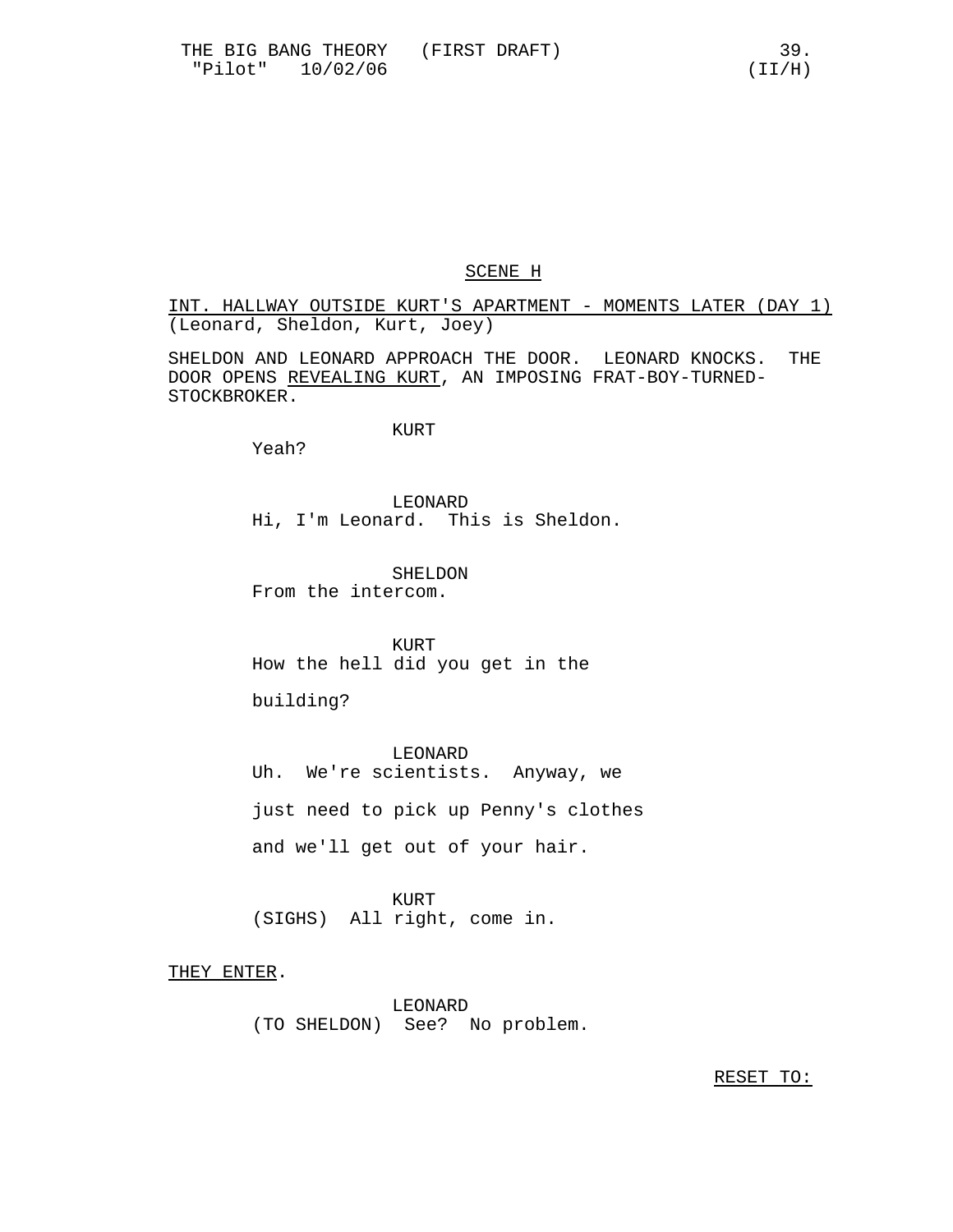## INT. KURT'S APARTMENT - CONTINUOUS

GLASS, CHROME, ETC. ANOTHER KURT-LIKE FELLOW, JOEY, IS SITTING ON THE COUCH WATCHING A FOOTBALL GAME AND HAVING A BEER.

> JOEY What's going on?

KURT These guys came to get Penny's stuff.

LEONARD I'm Leonard. This is Sheldon.

#### SHELDON

Hello.

KURT Want a beer?

LEONARD No, thank you.

KURT You don't drink beer?

LEONARD No, we drink beer.

KURT But you're too good to drink beer with us.

LEONARD I think a beer would be nice.

SHELDON I'd like a beer.

KURT HANDS THEM A COUPLE OF BEERS.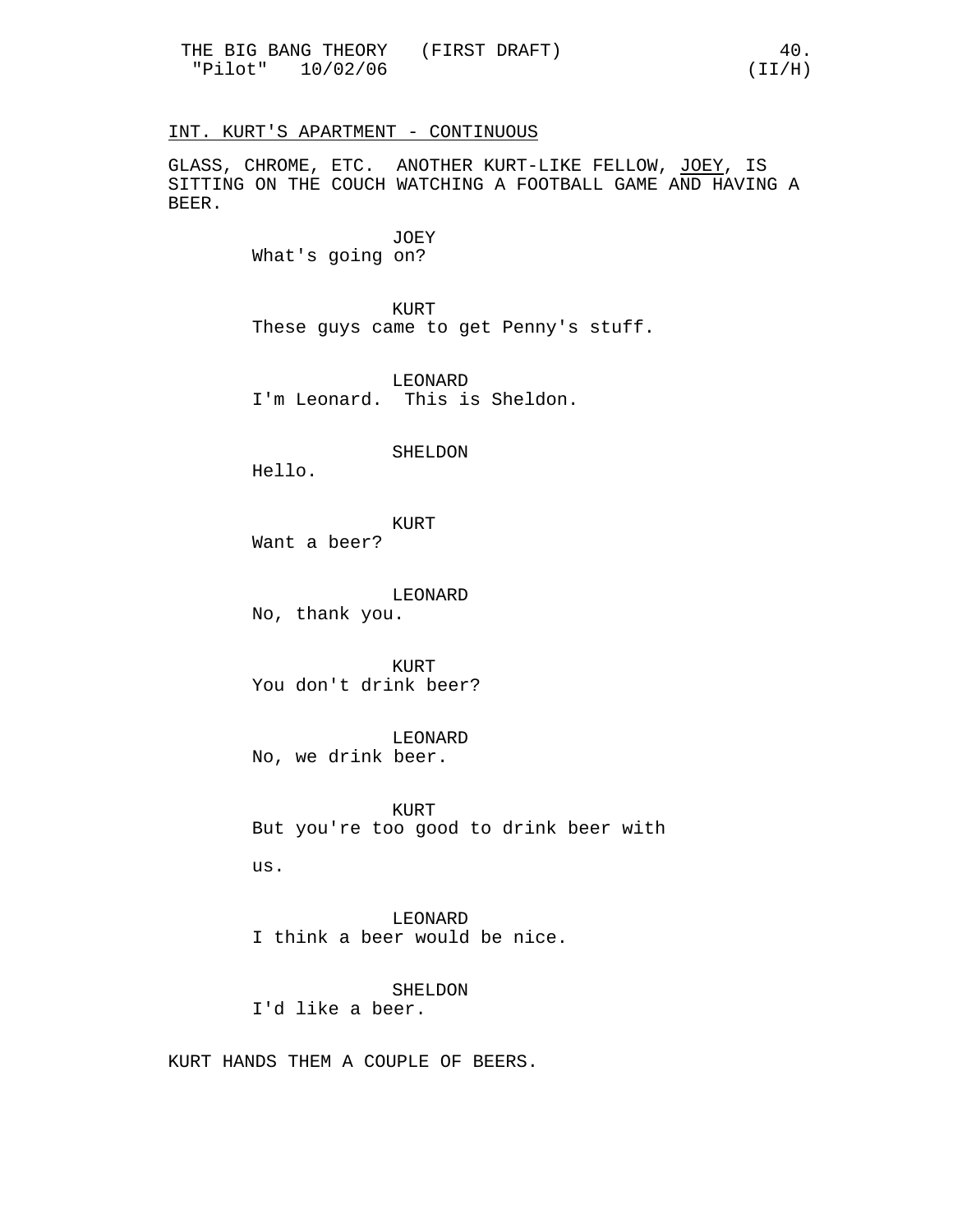KURT Want to tell me how long you've been

boinking my girlfriend?

LEONARD Oh no. There's no boinking.

SHELDON

"Boinking"?

LEONARD Colloquial. Fornication.

SHELDON

Interesting.

KURT So you're telling me you're just running around town for her because you're a nice guy.

LEONARD

Um, yes.

KURT I don't buy it. Do you buy it, Joey?

JOEY I don't buy it.

SHELDON Actually, he hopes to boink her.

LEONARD

Sheldon!

SHELDON It's not a transitive verb?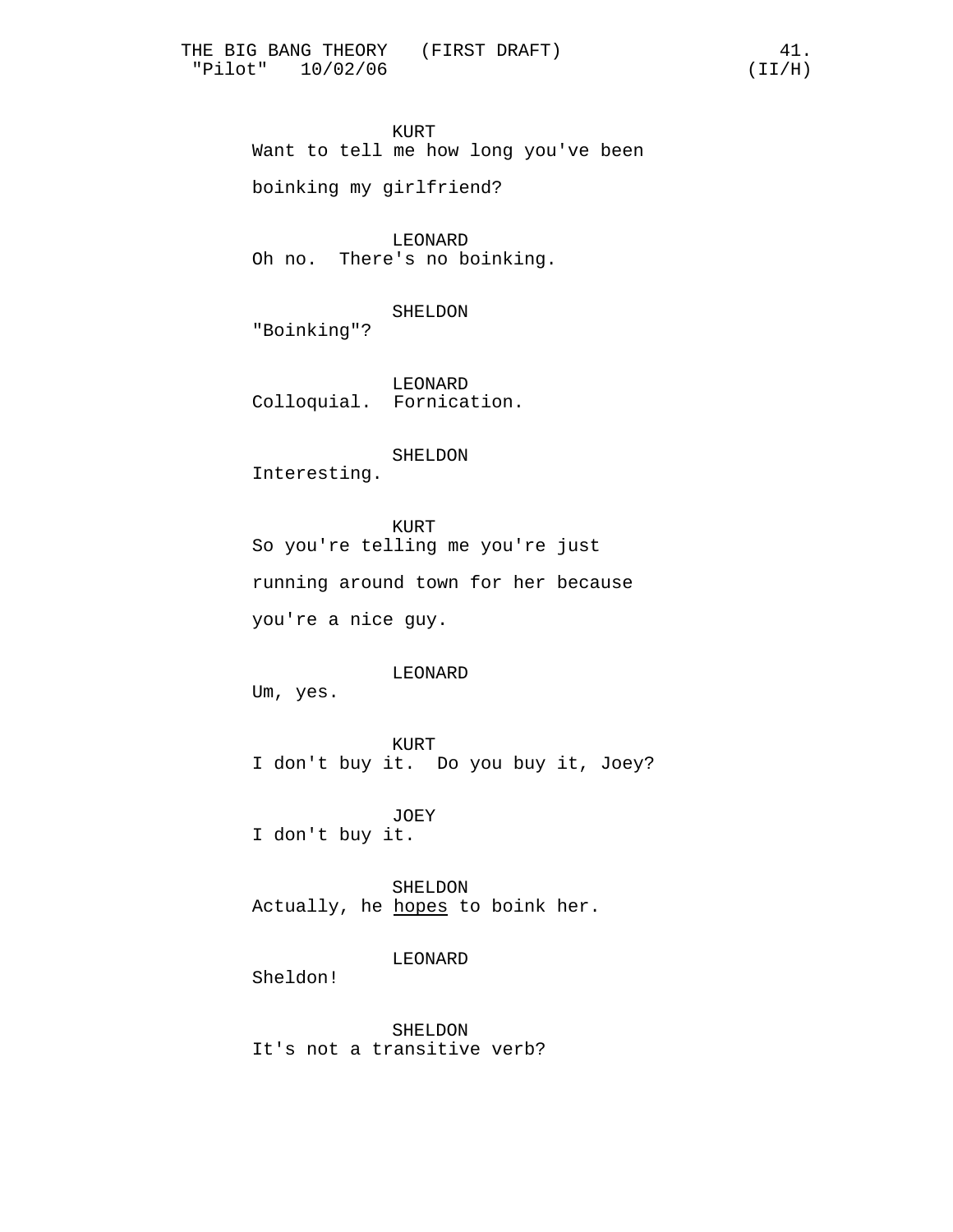LEONARD Just stay out of it.

SHELDON Well, he didn't accept your explanation. I thought that if I validated his premise we could acknowledge the situation and move forward.

LEONARD I don't think these are the kind of people who need their premises validated.

SHELDON Fine. I'll follow your lead.

#### LEONARD

Gentlemen, this is clearly an awkward situation, but I'm sure we can conclude our business without giving in to understandable but ultimately childish emotion.

FLIP TO: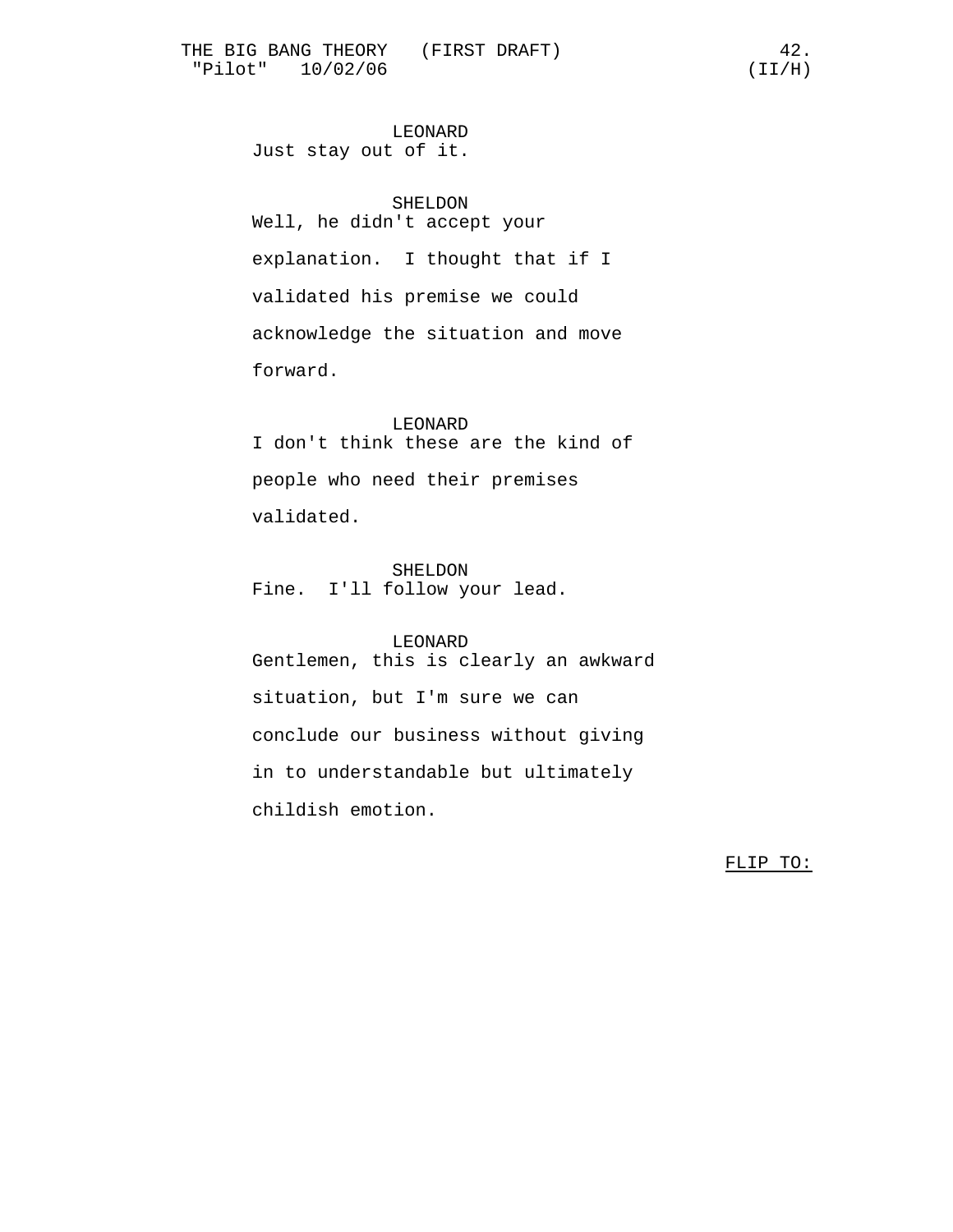# SCENE J

EXT. APARTMENT BUILDING - MOMENTS LATER (DAY 1) (Leonard, Sheldon, Extras)

LEONARD AND SHELDON WALK OUT OF THE BUILDING IN T-SHIRTS AND BOXER SHORTS.

SHELDON

Leonard?

# LEONARD

What?

SHELDON My mom bought me those pants.

# LEONARD

I'm sorry.

SHELDON You're going to have to call her.

THEY CROSS OFF, AS WE...

CUT TO: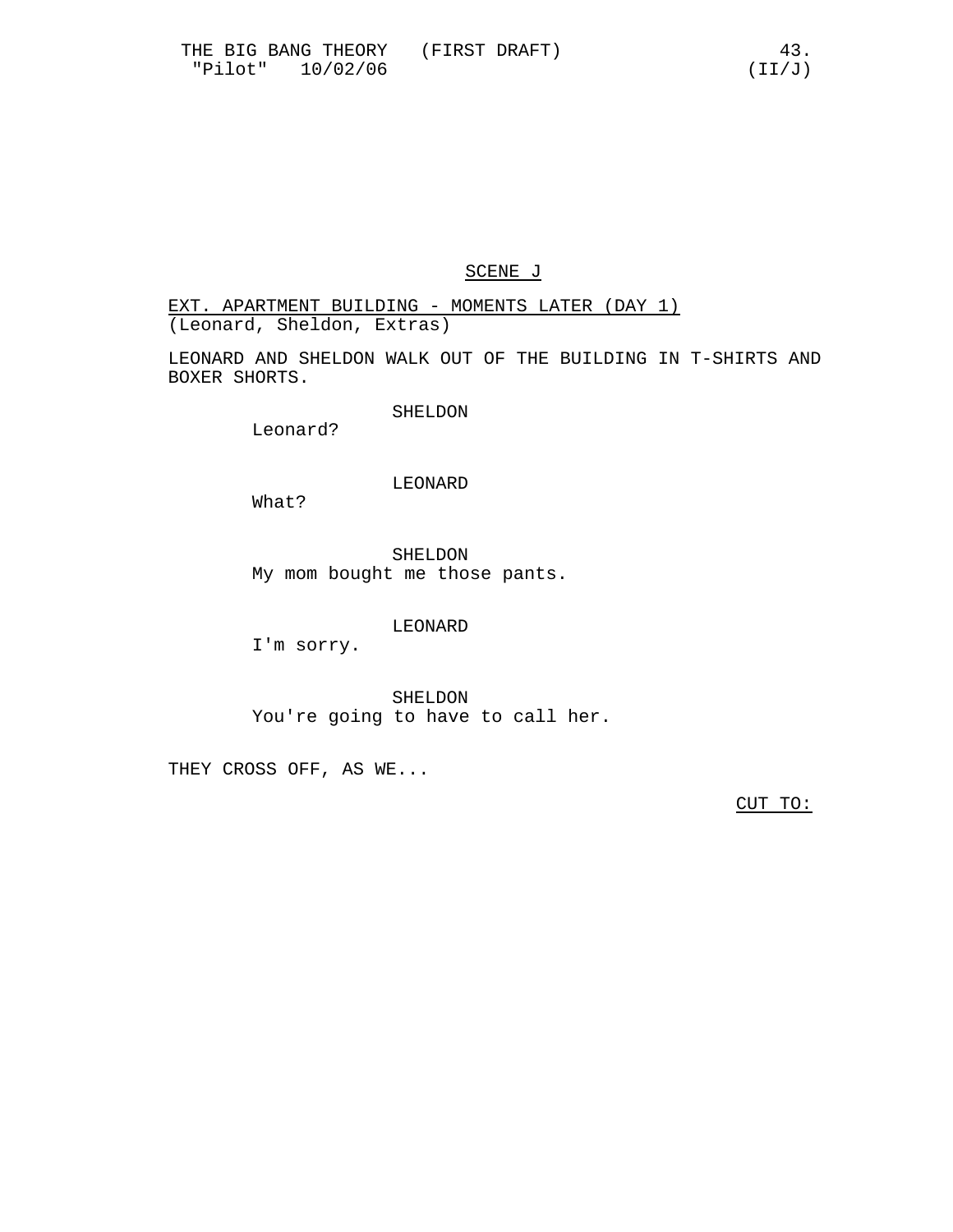# SCENE K

INT. STAIRWELL - A LITTLE WHILE LATER (DAY 1) (Leonard, Sheldon)

THE BOYS CLIMB THE STAIRS.

LEONARD I feel terrible about dragging you

through this.

SHELDON It's okay. It wasn't my first pantsing and it won't be my last.

LEONARD I am such a fool. Even if I'd gotten her clothes, packed them in the Ark of the Covenant and tossed in the Holy Grail she still wouldn't be interested in me.

SHELDON Yes, but we'd have the Ark of the Covenant and the Holy Grail -- a veritable E-bay bonanza.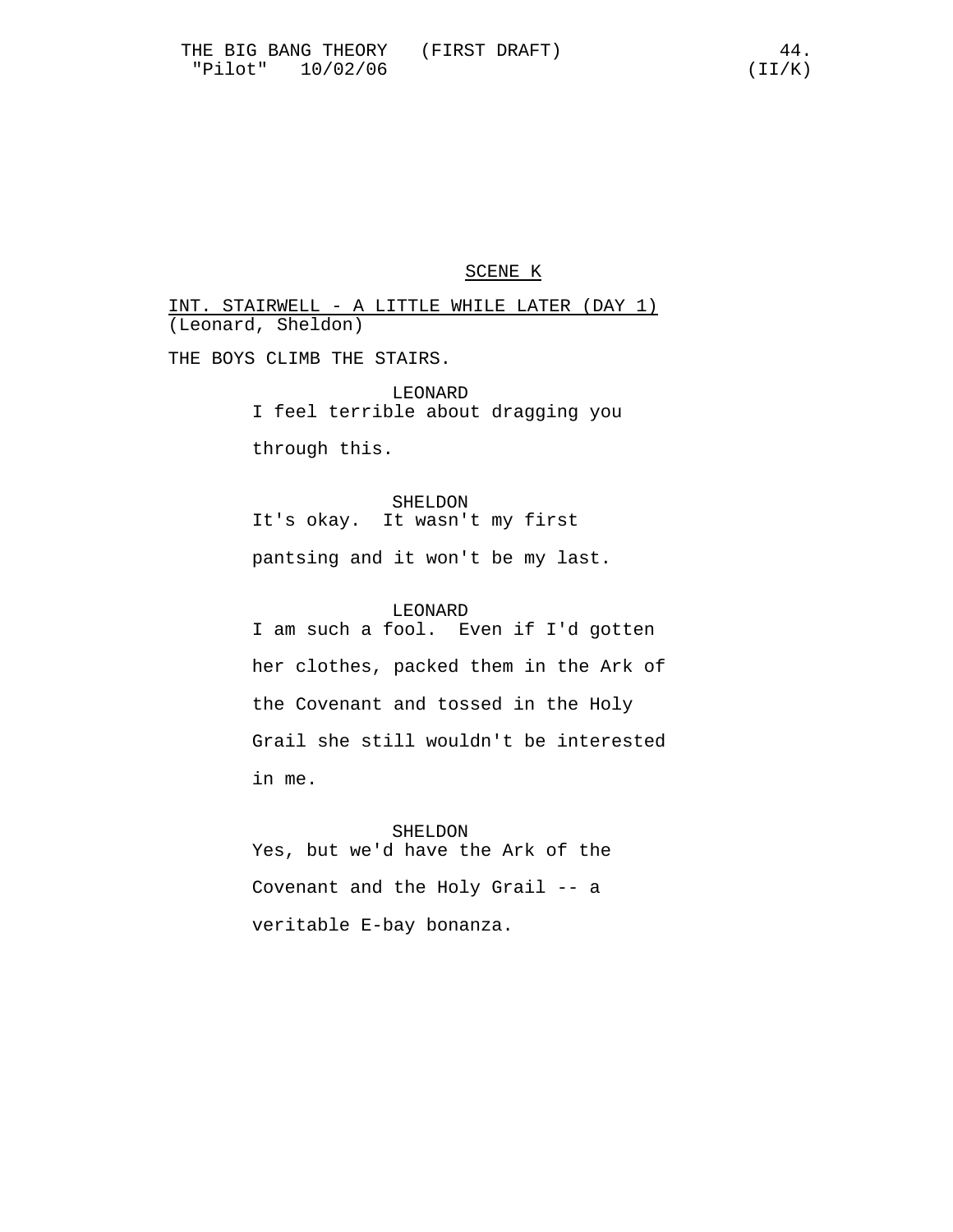LEONARD Well, anyway, I'm all done with this. I've got my work and someday I'll win a Nobel prize and after that, I'll die.

## SHELDON

Oh, come on. You know there's a fantasy and science fiction convention in San Diego next week. That's always a great place to meet "women."

CUT TO: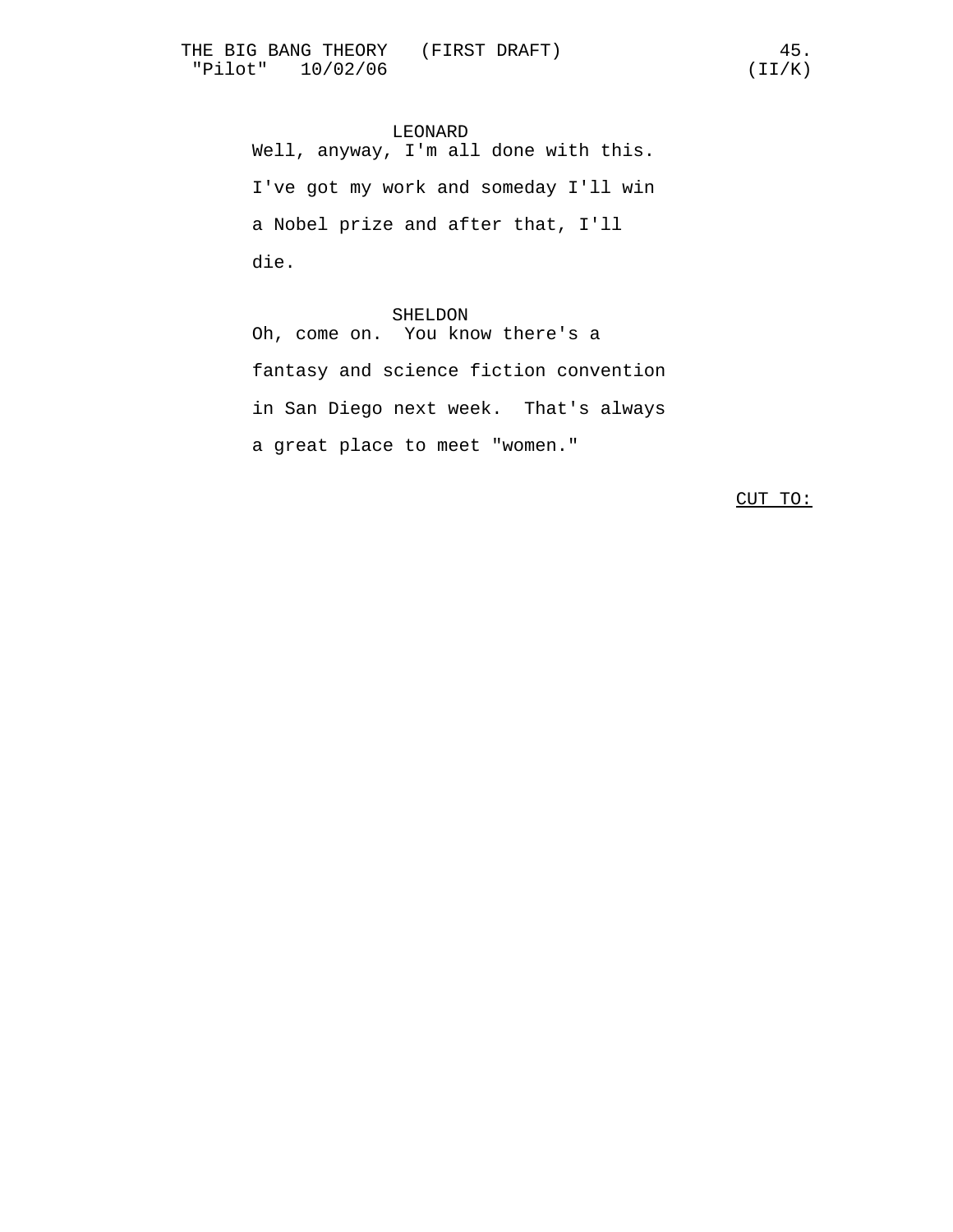# SCENE L

INT. LEONARD AND SHELDON'S APARTMENT - CONTINUOUS (DAY 1) (Leonard, Sheldon, Penny, Wolowitz, Koothrappali)

PENNY, WOLOWITZ AND KOOTHRAPPALI ARE LOOKING AT A LAPTOP COMPUTER. A SMALL REMOTE-CONTROLLED VEHICLE WITH CAMERAS MOUNTED ON IT SCOOTS AROUND THE FLOOR. WOLOWITZ IS CONTROLLING IT FROM THE LAPTOP.

> WOLOWITZ So now we're seeing what the excursion

module camera sees.

PENNY Oh, that's so cool. And they use

something like this on Mars?

WOLOWITZ Uh-huh. Okay, let's scoot it around

and see what we see.

THE VEHICLE ROLLS UP BEHIND PENNY AND TAKES A SHOT UP. SHE'S FOCUSED ON THE SCREEN.

> PENNY What are we looking at now?

> > WOLOWITZ

Your ass.

PENNY

Ah.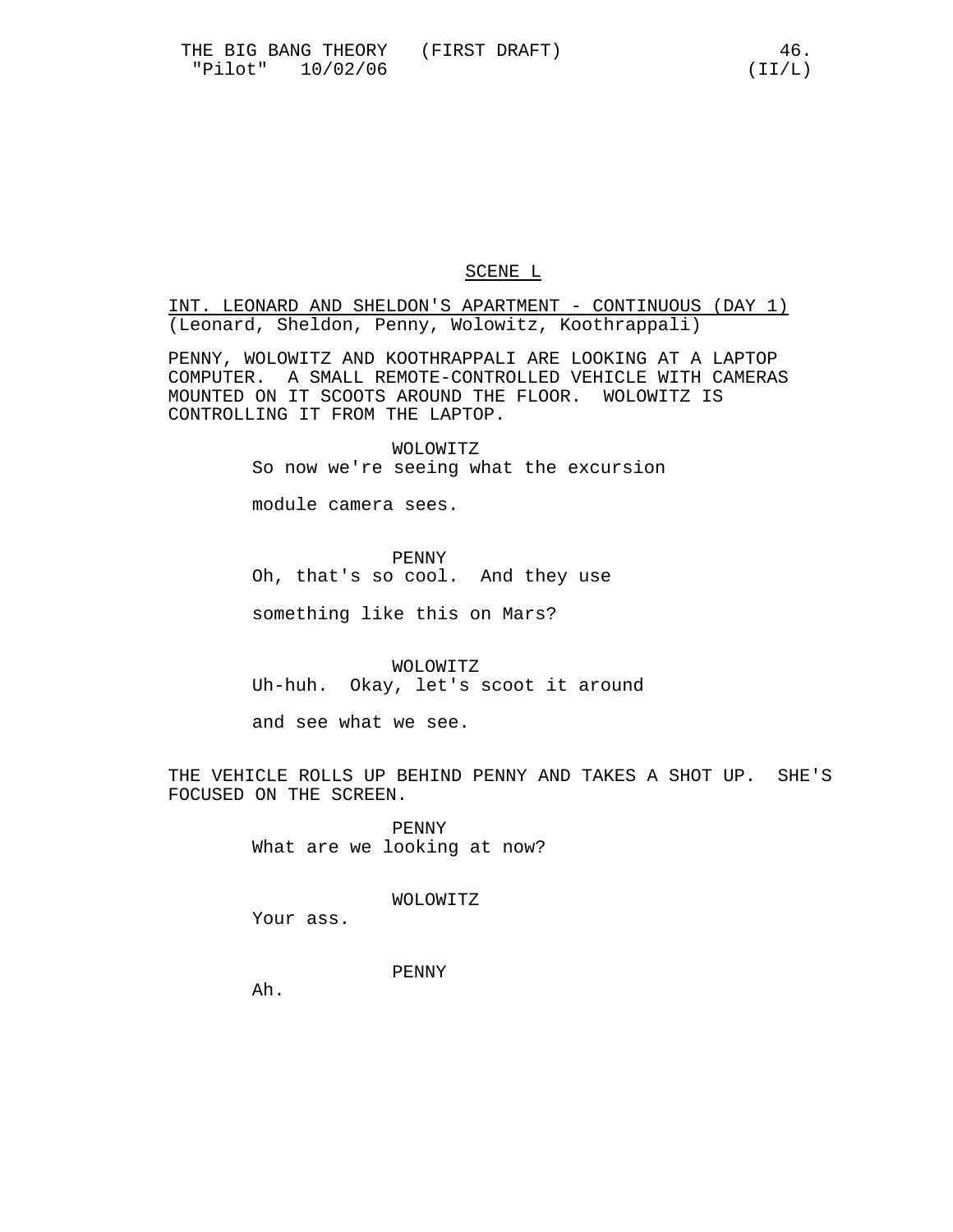WOLOWITZ Of course on Mars, we'd be looking at

a rock.

PENNY And you'd have a better shot with the rock.

WOLOWITZ

Touché.

LEONARD AND SHELDON ENTER.

LEONARD

We're home.

PENNY Oh, my God, what happened?

SHE CROSSES TOWARD THEM. WE STAY WITH WOLOWITZ AND KOOTHRAPPALI FOR:

> WOLOWITZ (SOTTO TO KOOTHRAPPALI, RE: SCREEN

IMAGE) You want this?

KOOTHRAPPALI NODS.

WOLOWITZ (CONT'D) You got a flash drive?

KOOTHRAPPALI REACHES INTO HIS POCKET AS WE ANGLE ON: LEONARD, SHELDON AND PENNY.

> LEONARD So anyway your ex-boyfriend sends his best and I think the rest is fairly self-explanatory.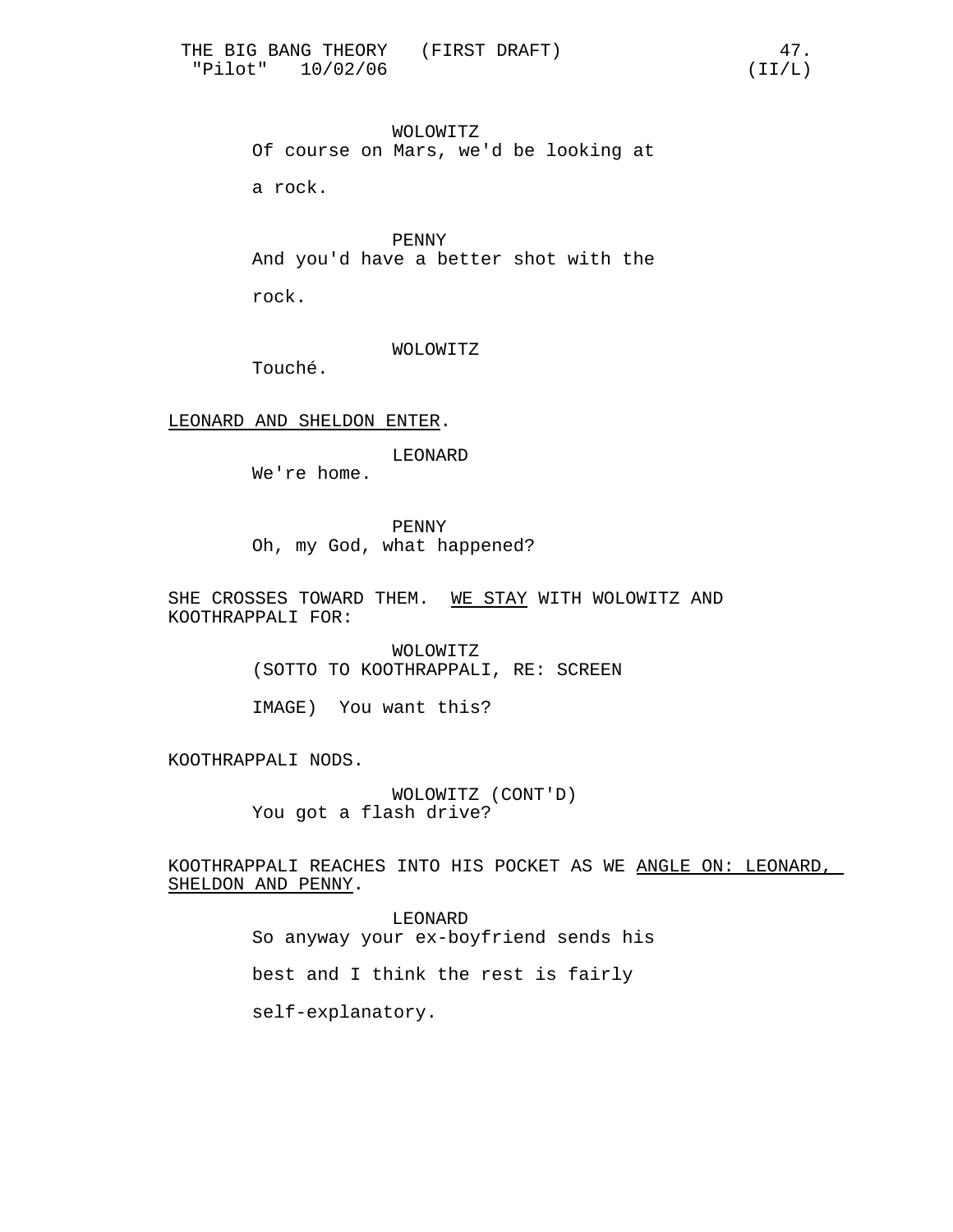PENNY Oh, I am so sorry.

SHE GIVES BOTH OF THEM A HUG.

PENNY (CONT'D) Thank you for going and trying. You

guys are just terrific.

LEONARD/SHELDON You're welcome. / Sure.

PENNY Tell you what. Why don't you put some clothes on? I'll get my purse and dinner's on me.

LEONARD/SHELDON Great / Thanks.

SHE EXITS. THEY WATCH HER GO. LEONARD SIGHS, INFATUATED.

SHELDON

Yeah.

LEONARD I have to keep trying.

SHELDON Yeah, you kind of have to.

THEY CROSS OVER TO WOLOWITZ AND KOOTHRAPPALI.

LEONARD Is that your new Mars rover?

WOLOWITZ

Uh-huh.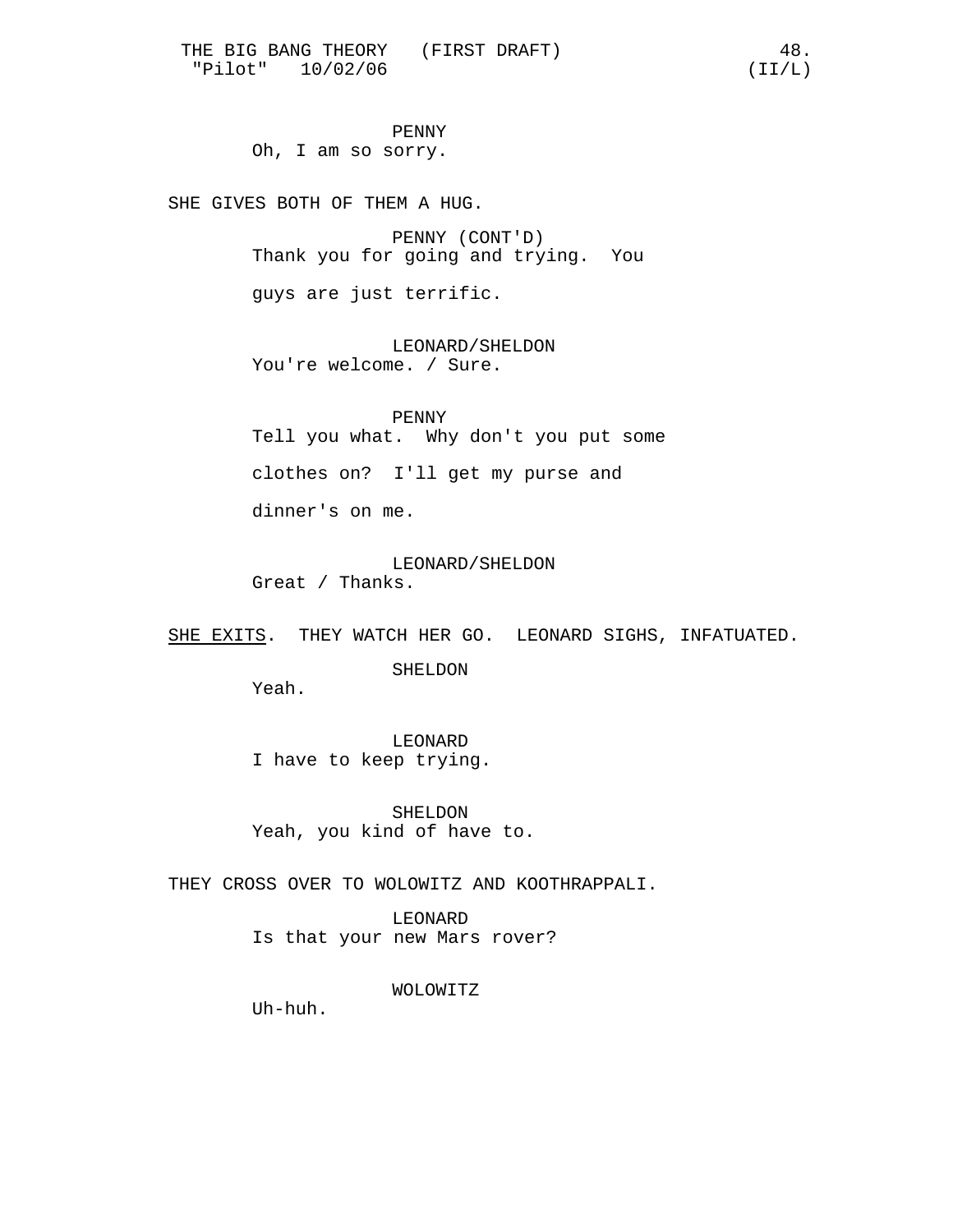SHELDON (RE: LAPTOP SCREEN) What are you

looking at?

# WOLOWITZ

Guess.

LEONARD Well, that looks like a butterfly, but

what's the surface?

KOOTHRAPPALI

Heaven.

FADE OUT.

END OF ACT TWO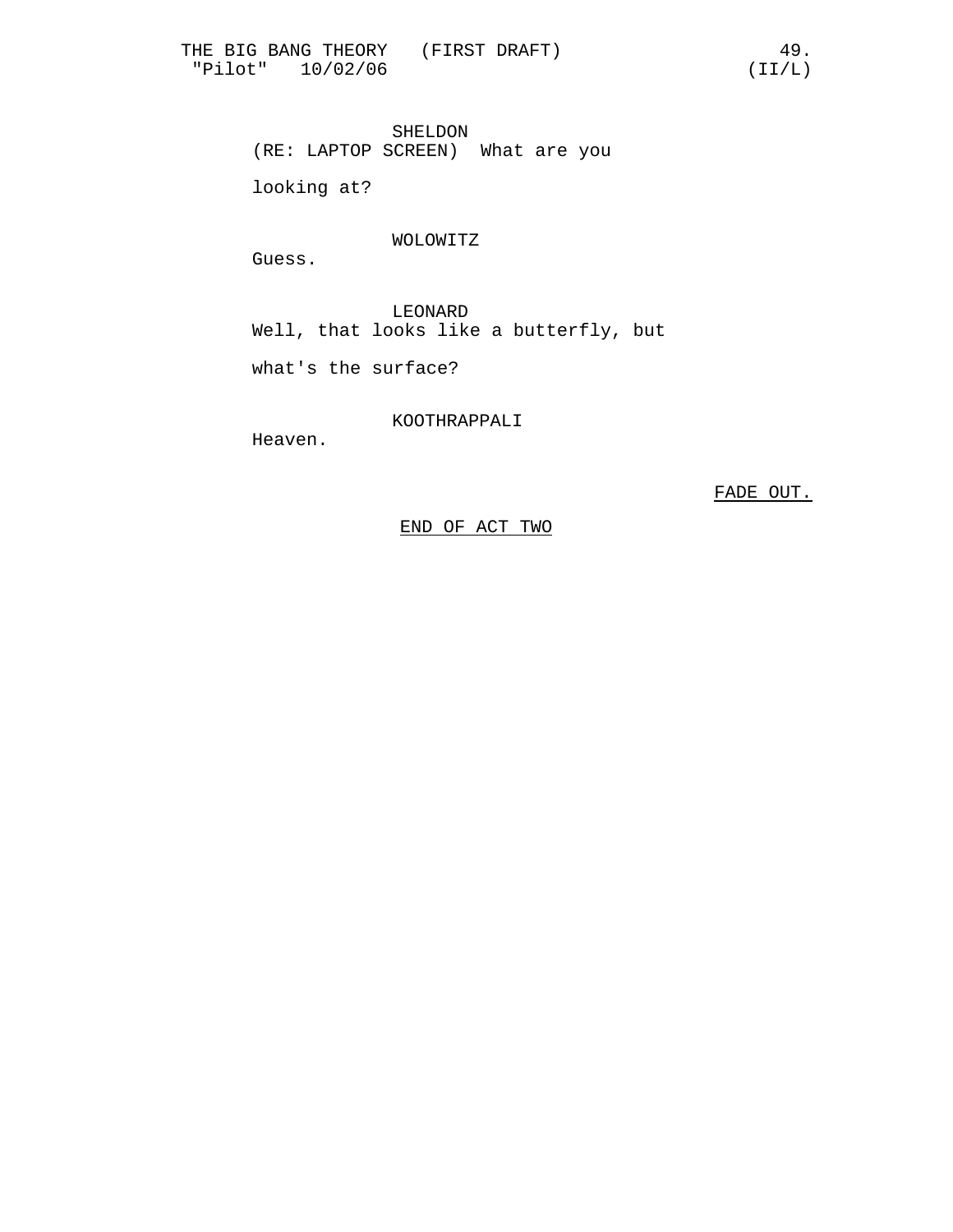TAG

## FADE IN:

INT. LEONARD'S CAR - THAT NIGHT (NIGHT 1) (Leonard, Sheldon, Penny, Wolowitz, Koothrappali)

LEONARD IS DRIVING, SHELDON IS IN THE PASSENGER SEAT. PENNY IS IN THE BACK, SQUEEZED BETWEEN KOOTHRAPPALI AND WOLOWITZ.

> LEONARD Thai food okay with you, Penny?

# PENNY

Sure.

SHELDON We can't have Thai food, we had Indian for lunch. That would be spicy-spicy. We need spicy-savory. That means either Japanese, which will be crowded, or Mongolian barbecue, which I prefer.

LEONARD Mongolian barbecue all right with you,

Penny?

PENNY Sure. (TO KOOTHRAPPALI) Is that okay

with you?

KOOTHRAPPALI OPENS HIS MOUTH TO ANSWER. NOTHING COMES OUT. SADLY, HE LOOKS AWAY.